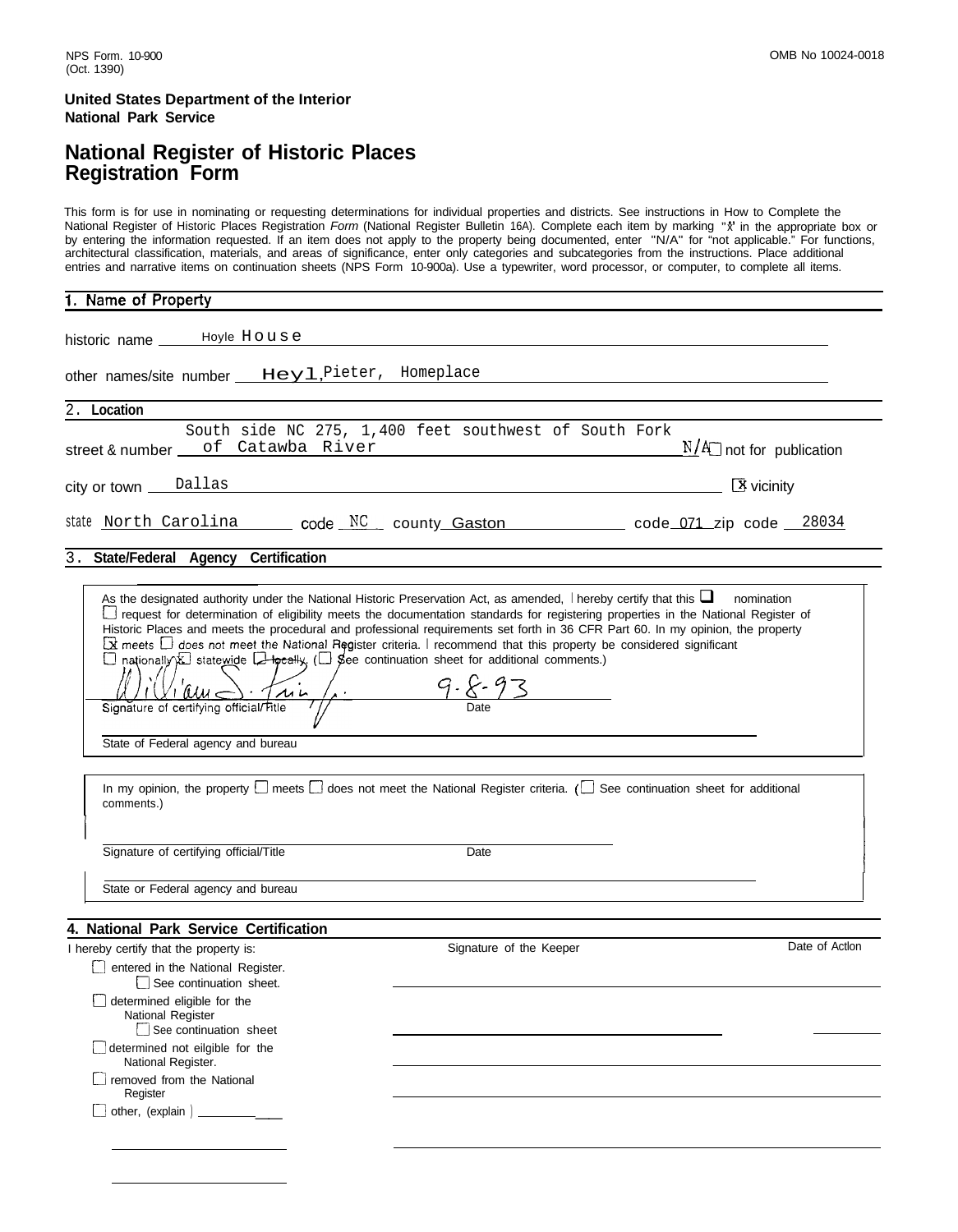Hay Le Hause

| 5. Classification                                                                                                         |                                                                            |                                                                  |                                                                                                   |       |
|---------------------------------------------------------------------------------------------------------------------------|----------------------------------------------------------------------------|------------------------------------------------------------------|---------------------------------------------------------------------------------------------------|-------|
| <b>Ownership of Property</b><br>(Check as many boxes as apply)                                                            | <b>Category of Property</b><br>(Check only one box)                        |                                                                  | Number of Resources within Property<br>(Do not include previously listed resources in the count.) |       |
| <b>X</b> ] private<br>$\Box$ public-local<br>$\square$ public-State<br>$\Box$ public-Federal                              | 8 building(s)<br>district<br>l I site<br>$\Box$ structure<br>$\Box$ object | Contributing<br>3                                                | Noncontributing<br>buildings<br>structures structures                                             | sites |
|                                                                                                                           |                                                                            |                                                                  | bijects<br>0 ___________________ Total<br>$3 \left( \frac{1}{2} \right)$                          |       |
| <b>Name of related multiple property listing</b><br>(Enter "N/A" if property is not part of a multiple property listing.) |                                                                            | in the National Register                                         | Number of contributing resources previously listed                                                |       |
| N/A                                                                                                                       | <u> 1989 - Johann Barbara, martxa alemaniar a</u>                          | 0                                                                |                                                                                                   |       |
| 6. Function or Use                                                                                                        |                                                                            |                                                                  |                                                                                                   |       |
| <b>Historic Functions</b><br>(Enter categories from instructions)                                                         |                                                                            | <b>Current Functions</b><br>(Enter categories from instructions) |                                                                                                   |       |
| DOMESTIC/single dwelling                                                                                                  |                                                                            | VACANT/NOT IN USE                                                |                                                                                                   |       |
| DOMESTIC/secondary structure                                                                                              |                                                                            |                                                                  |                                                                                                   |       |
|                                                                                                                           |                                                                            |                                                                  |                                                                                                   |       |
|                                                                                                                           |                                                                            |                                                                  |                                                                                                   |       |
|                                                                                                                           |                                                                            |                                                                  |                                                                                                   |       |
|                                                                                                                           |                                                                            |                                                                  |                                                                                                   |       |
|                                                                                                                           |                                                                            |                                                                  |                                                                                                   |       |
|                                                                                                                           |                                                                            |                                                                  |                                                                                                   |       |
| 7. Description                                                                                                            |                                                                            |                                                                  |                                                                                                   |       |
| <b>Architectural Classification</b><br>(Enter categories from instructions)                                               |                                                                            | <b>Materials</b><br>(Enter categories from instructions)         |                                                                                                   |       |
| Georgian                                                                                                                  |                                                                            | foundation _                                                     | stone                                                                                             |       |
| Federal                                                                                                                   |                                                                            |                                                                  | weatherboard                                                                                      |       |
|                                                                                                                           |                                                                            |                                                                  |                                                                                                   |       |
|                                                                                                                           |                                                                            | roof ________                                                    | metal                                                                                             |       |
|                                                                                                                           |                                                                            |                                                                  | wood                                                                                              |       |
|                                                                                                                           |                                                                            |                                                                  | brick                                                                                             |       |

### **Narrative Description**

(Describe the historic and current condition of the property on one or more continuation sheets.)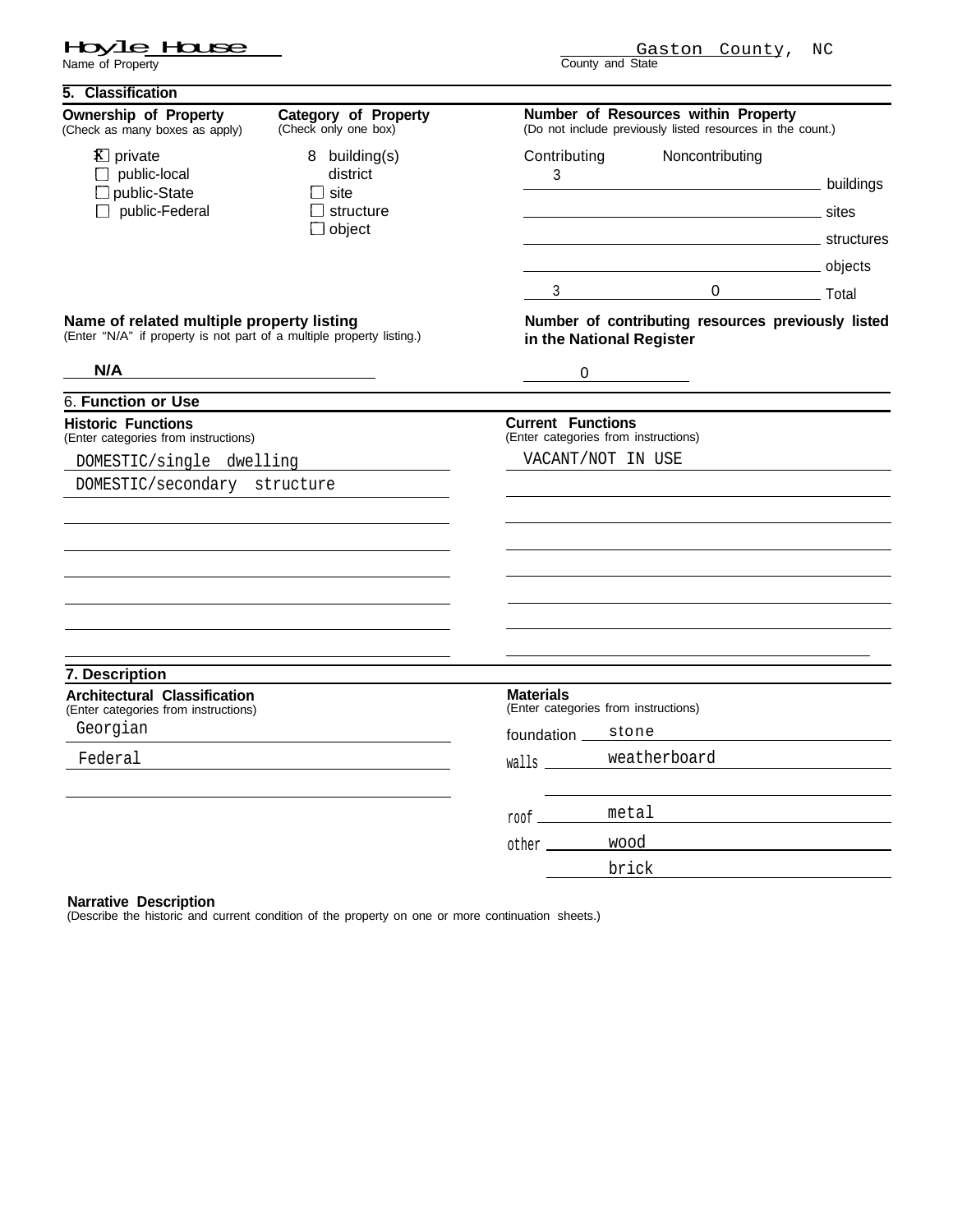### 8. **Statement of Significance**

### **Applicable National Register Criteria**

(Mark "x" in one or more boxes for the criteria qualifying the properly for National Register listing.)

- $\overline{\mathbf{x}}$  **A** Property is associated with events that have made a significant contribution to the broad patterns of our history.
- **I IB** Property is associated with the lives of persons significant in our past.
- **G?C** Property embodies the distinctive characteristics of a type, period, or method of construction or represents the work of a master, or possesses high artistic values, or represents a significant and distinguishable entity whose components lack individual distinction.

**CID** Property has yielded, or is likely to yield, information important in prehistory or history.

### **Criteria Considerations**

(Mark "x" in all the boxes that apply)

Property is:

- **DA** owned by a religious institution or used for religious purposes.
- **Q B** removed from its original location.
- □ **C** a birthplace or grave.

a cemetery.

- □ **E** a reconstructed building, object, or structure.
- **F** a commemorative property.
- **Q** G less than 50 years of age or achieved significance within the past 50 years.

### **Narrative Statement of Significance**

(Explain the significance of the property on one or more continuation sheets.)

### 9. **Major Bibliographical References**

### **Bibilography**

(Cite the books, articles, and other sources used in preparing this form on one or more continuation sheets.)

- $\Box$  preliminary determination of individual listing (36 CFR 67) has been requested
- $\Box$  previously listed in the National Register
- $\square$  previously determined eligible by the National **Register**
- $\Box$  designated a National Historic Landmark
- $\Box$  recorded by Historic American Buildings Survey #
- $\Box$  recorded by Historic American Engineering Record #

# Gaston County, NC

County and State **'Areas of Significance** (Enter categories from instructions) Architecture Exploration/Settlement **Period of Significance** Second half 18th c. - First half 19th c. **Significant Dates** 1794 **Significant Person** (Complete if Critenion B is marked above) N/A **Cultural Affiliation** N/A **Architect/Builder** Unknown

### **Previous documentation on file (NPS): Primary location of additional data:**

- $\Box$  State Historic Preservation Office
- $\Box$  Other State agency
- Federal agency
- $\Box$  Local government
- **University**
- U Other
- Name of repository: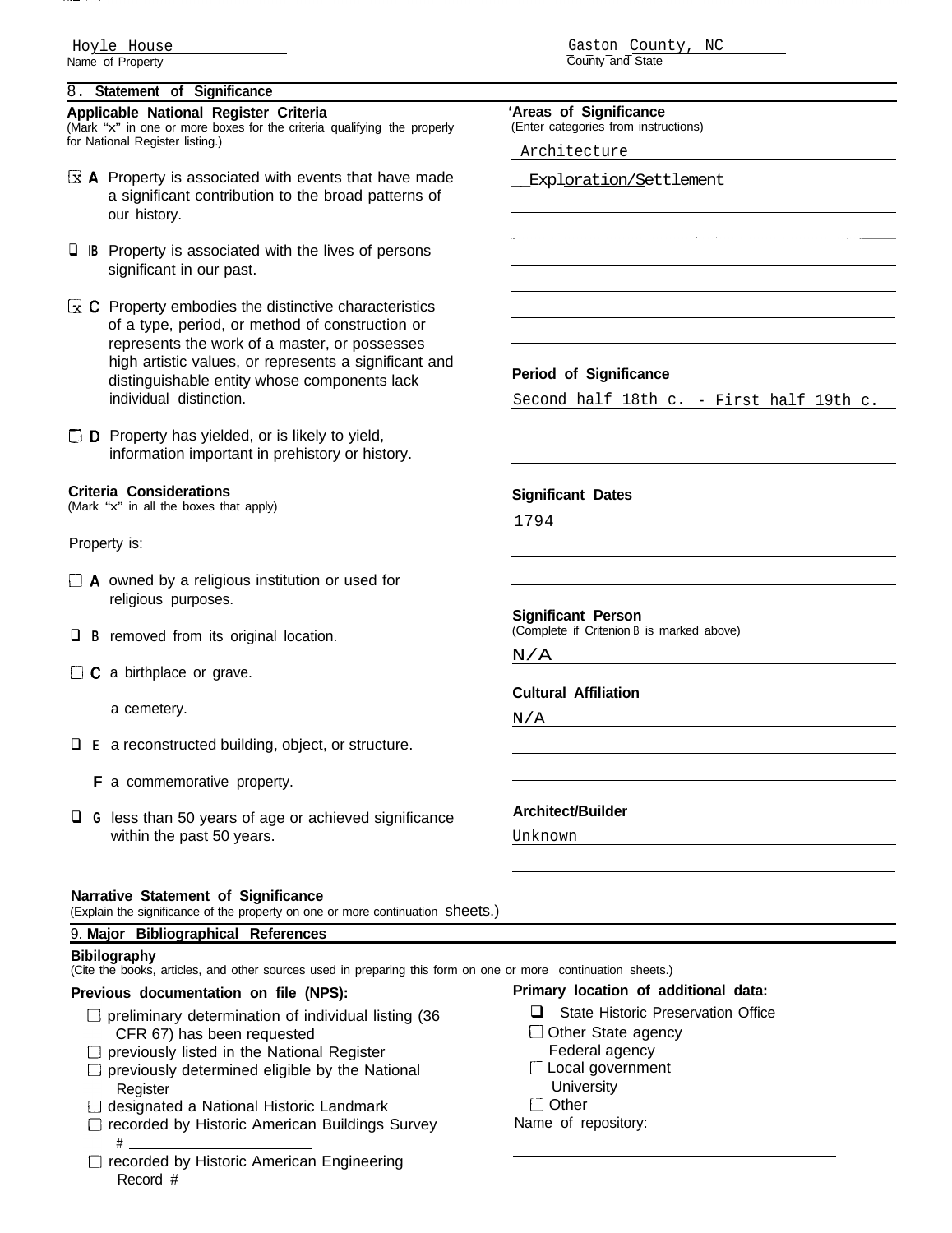### **10. Geographical Data**

**Acreage of Property 8.95**

### **UTM References**

(Place additional UTM references on a continuation sheet.)



### **Verbal Boundary Description**

(Describe the boundaries of the property on a continuation sheet.)

### **Boundary Justification**

(Explain why the boundaries were selected on a continuation sheet.)





### namefitle Catherine Bishir and Claudia Brown; Lucy Penegar State Historic Preservation Office; organization **Gaston County Historic Preservation Comm'n** date August 1993 109 E. Jones Street; street & number Route 1, Box 855 telephone city or town Raleigh; Gastonia **Additional Documentation** state NC \_\_\_\_\_\_\_ zip code 27601-2807; 28052

Submit the following items with the completed form:

### **Continuation Sheets**

### **Maps**

**A USGS map (7.5** or **15 minute** series) indicating the property's location.

**A Sketch map** for historic districts and properties having large acreage or numerous resources.

### **Photographs**

Representative black and white photographs of the property.

### **Additional items**

(Check with the SHPO or FPO for any additional items)

| <b>Property Owner</b>                               |  |
|-----------------------------------------------------|--|
| (Complete this item at the request of SHPO or FPO.) |  |
|                                                     |  |
|                                                     |  |
|                                                     |  |

Paperwork Reduction Act Statement: This information is being collected for applications to the National Register of Historic Places to nominate properties for listing or determine eligibillty for listing, to list properties, and to amend existing listings. Response to this request is required to obtain a benefit in accordance with the National Historic Preservation Act, as amended (16 U.S.C. 470 et seq.).

Estimated Burden Statement: Public reporting burden for this form is estimated to average 16.1 hours per response including time for reviewing instructions, gathering and maintaining data, and completing and reviewing the form. Direct comments regarding this burden estimate or any aspect of this form to the Chief, Administrative Services Division, National Park Service, P.O. Box 37127, Washington, DC 200137127; and the Office of Management and Budget, Paperwork Reductions Projects

Hoyle House Gaston County, NC County and State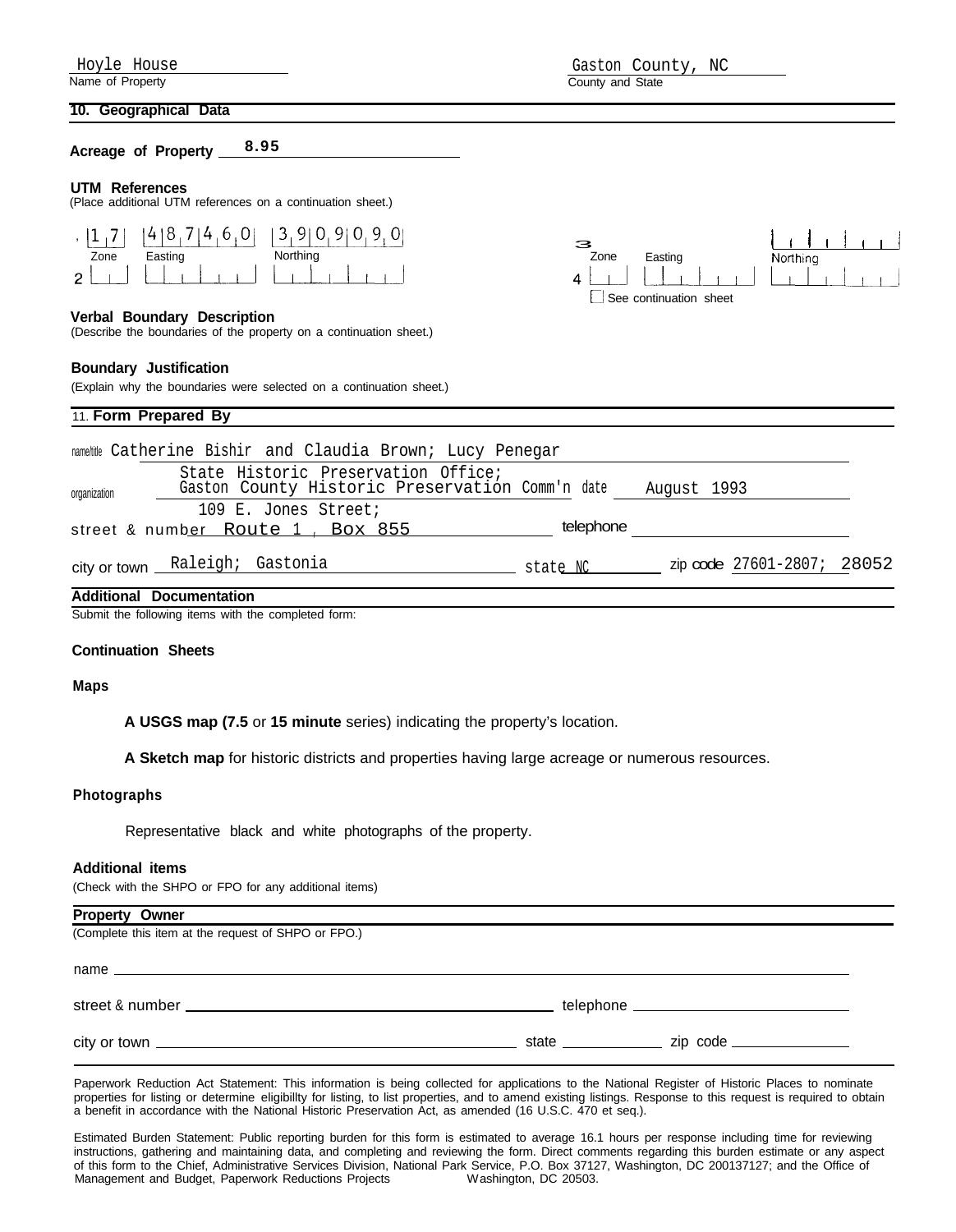## **United States Department of the Interior National Park Service**

## **National Register of Historic Places Continuation Sheet**

### **Section number** 7 **Page** 1 **Hoyle House, Gaston County, NC**

#### DESCRIPTION

The Hoyle House stands on a hill overlooking the South Fork of the Catawba River in the county now named Gaston. It is a sturdy, two-story house sheathed in weatherboards and exhibiting important German-American construction features, The main block of the house obviously reflects two and possibly three phases of construction, but the specific dates and chronology of its construction remain uncertain. It appears to date from the late eighteenth century, but it is possible, as related by local and family tradition (and explained in the statement of significance), that it was built as early as the mid-eighteenth century. A major renovation, possibly ca. 1810, entailed the addition of the transitional late Georgian/Federal finish and front and rear shed porches. At the north and of the house is a weatherboarded addition of uncertain date connected to the main block by a breezeway that has been enclosed. The house faces south toward a now overgrown dirt road; a twentieth-century macadam highway on the north side now gives access to the property. East of the house there are two dependencies dating from the nineteenth century; a brick well house and a frame smoke house. Almost nine acres of rolling farm land and several large walnut trees surround the buildings.

#### Exterior

Main Block

The earliest section of the house is three bays wide and two deep, measuring approximately 32.3 feet by 26 feet, respectively. It stands two stories high on a randomly laid rubble foundation, which is still visible along the eastern elevation. This section of the house exhibits several distinctive German-American construction techniques, foremost of which is its heavy timber frame construction with down braces at the corners And horizontal log infill.\* The horizontal hewn pieces, approximately seven inches by sixteen inches, are tightly fitted between the heavy corner posts and other posts defining structural and formal units, including the posts on the side elevations that carry the summer beam. The interstices between the logs are filled with nogging, Interrupted at the second-floor level, the corner posts are slotted on the sides to receive the tenons of the horizontal logs. There is no visual evidence from the interior that the horizontal logs or diagonal infill logs are pegged into the posts. The pegged down braces at the corners and the top, bottom, and middle logs in the wall which function as sills and plates by passing over or under the corner posts, provide structural rigidity. The joint where these logs meet the corner posts appears to be a combination of lapping and mortise and tenon, The inside corner of the corner posts is chamfered to show the beveled face in the room, instead of cut Into an "L" shape.

\*Much of this description is taken from a report prepared by Carl Lounsbury and John Larson, "Summary of Hoyle House Site Visit December 27, 1991," submitted to the Gaston County Historic Preservation Commission, Gastonia, NC, and on file at the North Carolina State Historic Preservation Office, Raleigh. NC.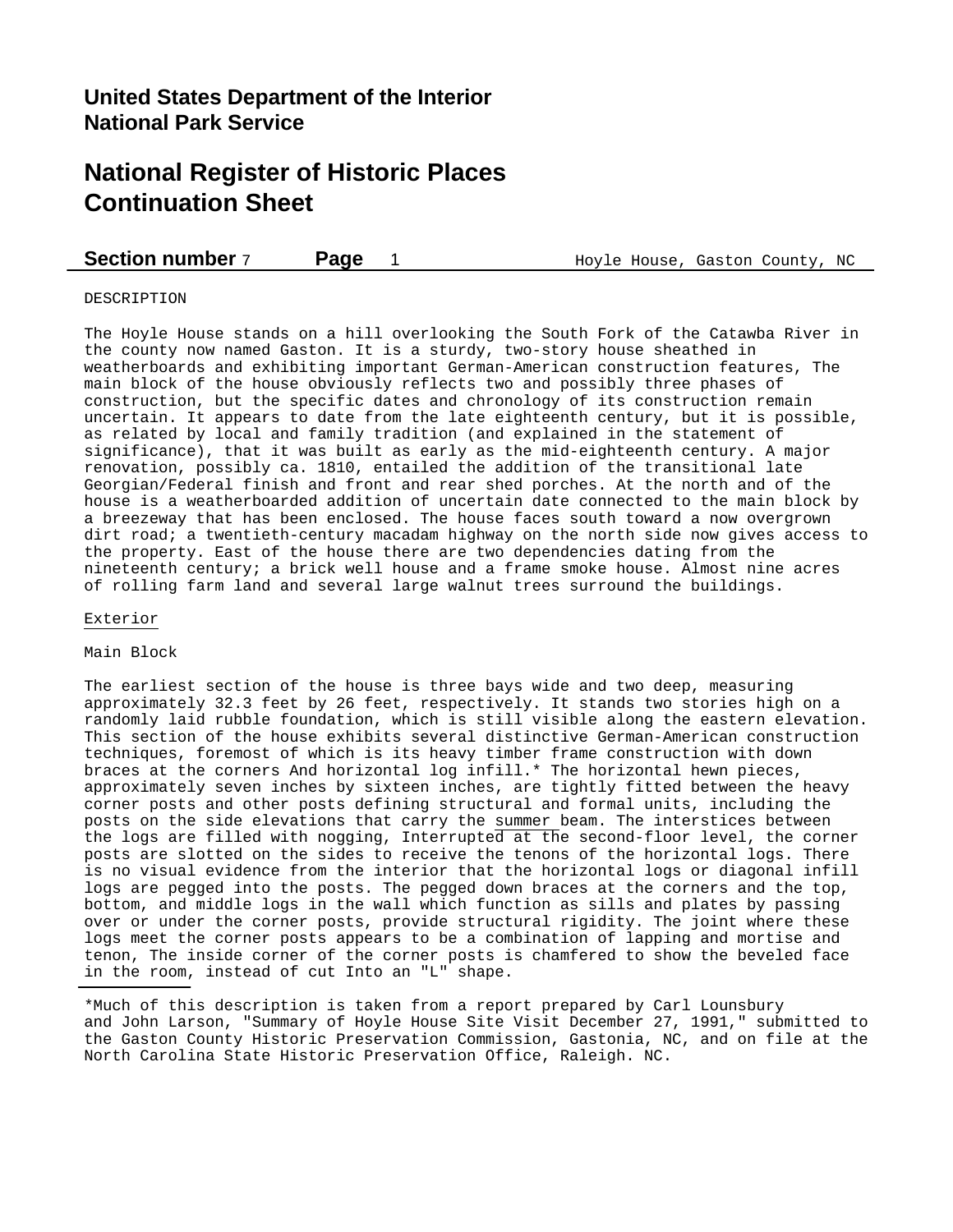## **United States Department of the Interior National Park Service**

## **National Register of Historic Places Continuation Sheet**

**Section number** 7 **Page** 2 **Hoyle House, Gaston County, NC** 

Other German-American features Include the "kick" of the eave and a triangular interior chimney at the east end of the house that serves two rooms on the first floor and one on the second. The apparently original and complete roof structure, now covered with early twentieth-century tin, is composed of common rafters with several of the collar beams pegged into the purlins and not aligned with the rafters, The "kick" at the and of the roof is created by placing an additional element on the top of the rafter that changes the roof angle by extending the roof line beyond the wall, Additional framing was nailed to the side of the front rafter joists to support the ca, 1810 cornice.

The exterior is weatherboarded with plain wooden corner posts, and a distinctive molded, square-in-section cornice embellished by a strip of gouged and punched reversed dentils at its base. Much of the ca. 1810 beaded siding applied with cut nails with wrought heads survives. This siding is somewhat unusual in that the bottom of each board, behind the bead and in that area that overlaps the piece of siding below, has been rabbeted so the siding lies much flatter that otherwise possible in lapped siding. Wide flush beaded boards sheathe the first story of the main elevation. Cable ends are flush with molded raking boards, although the raking boards at the east and have been lost. Evidence of weathering of logs visible in the staircase on the outer back wall (see floor plan, Exhibit 1) reveal that the exterior originally was unsheathed, and it is likely that the ca. 1810 siding is the original exterior sheathing.

Fenestration has been somewhat altered, although early windows with nine-over-six and six-over-six double-hung sash remain. These are set in finely molded surrounds with molded sills and appear to date to ca. 1810. Removal of later interior sheathing at the first-floor east opening on the main facade reveals evidence that the windows originally were quite small (approximately two-and-a-half feet square) and possibly were filled only with shutters in the earliest period. The two small second-story windows on the main facade, containing six-over-three double-hung sash, are not much larger than the original window openings. Most of the sills of these two windows have been removed, apparently in the course of making repairs to the porch roof which abuts them. The eastern elevation is blind at both attic and second-story levels, but has two windows at the first story, the southern of which was introduced in the twentieth century, The western elevation contains two nineover-six sash windows symmetrically positioned along the first and second stories, plus a single attic window.

The one-story porch with a tall shed roof across the main facade rests on a stone foundation that is not keyed into the house foundation, indicating that the porch is an addition, probably dating to the ca. 1810 renovation. The structure of the shed roof is original but it is covered with modern corrugated metal. Almost all of the west bay of the shed has been enclosed and partially screened in recent times as an entrance porch, but an original post with mortises for the rail on the front and side survives outside the enclosure, opposite the southwest corner of the house.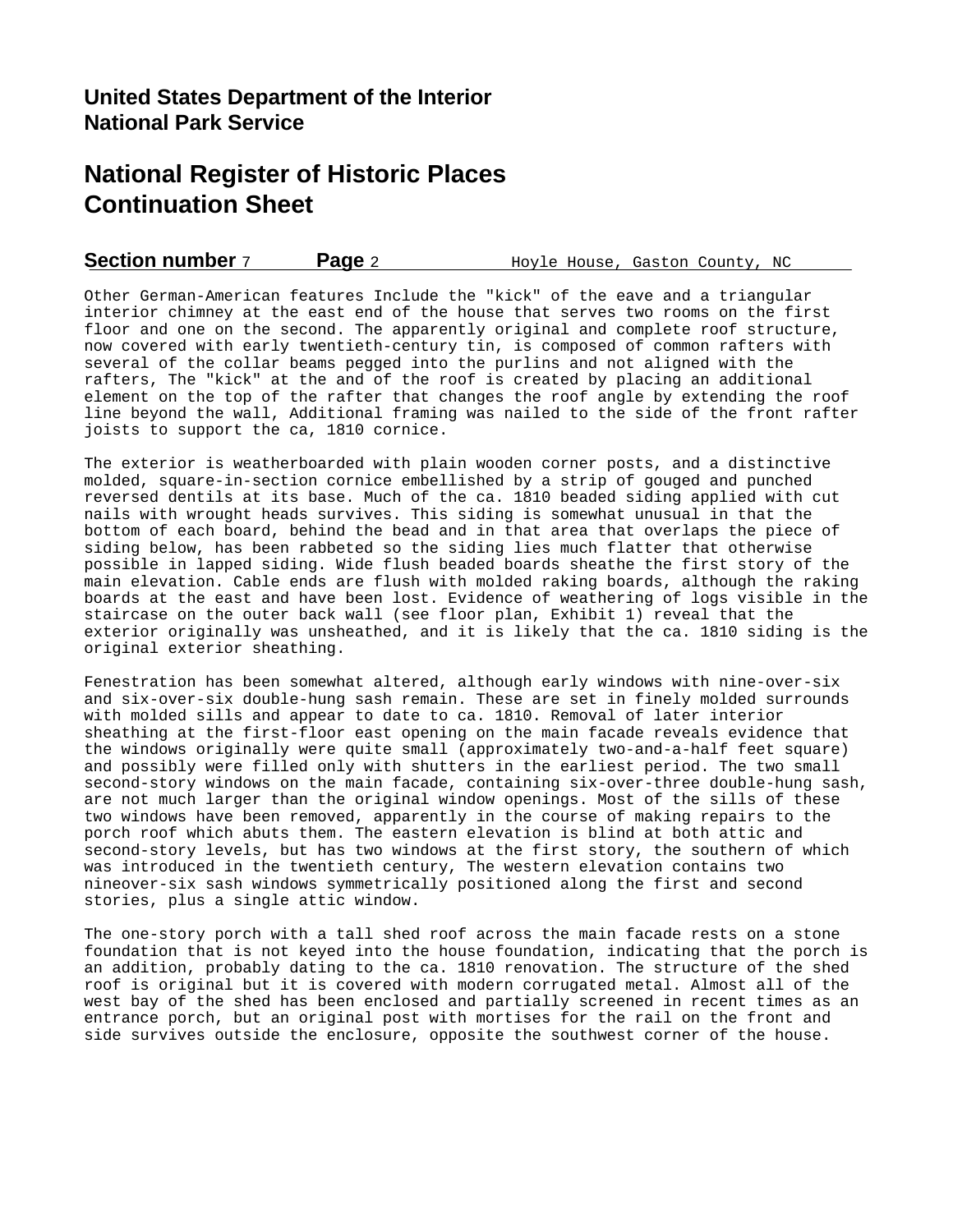### **Section number** 7 **Page** 3 **Hoyle House, Gaston County, NC**

Very slender at the top, the post is shaped so that it gradually tapers outward toward the middle of Its length where it quickly curves inward and then continues as a larger plain post to the floor. A recycled four-raised-panel door leads to the interior of the porch where the original wide, beaded horizontal flush sheathing and nine-over-six window In the west bay remain intact. The rest of the shed across the main facade accommodates a kitchen. This end of the porch has been extended southward with a modern weatherboarded addition on a concrete block foundation with a six-over-six window on the front and a small single-sash window on the east side. On the original main facade, the original shouldered front door surround remains, although the door is a replacement. The window opening in the east bay also retains its original surround but it has been altered to carry a modern door from the kitchen into the southeast front room.

An original or early rear door nearly opposite the original front door has been covered by modern plywood but can be seen under the existing stair in the area that formerly was the rear shed. When the rear door was abandoned, a now door was cut to the east, probably when the stair Was installed. An original or ca. 1810 window to the east of this later door also has been closed off and it is likely that there also was a second rear window on the west and of the wall that also was covered when the stair was installed.

In recent years the gabled western elevation has served as the front of the house. Attached to it is a one-story five-bay porch running from the side of the shed entrance porch across the eighteenth-century block and most of the large nineteenthcentury rear wing. The porch, of early twentieth-century character, has a pressed tin hipped roof with exposed rafter ends and is supported by five wooden posts on brick plinths, Concrete steps approach to the porch opposite the door leading to the area that originally was the rear shed. Near the middle of the west elevation of the main block, a battened hatch cut into the porch floor provides access to stone steps perpendicular to a short batten door leading to a small dirt-floored cellar. This space appears to be an alteration after the first building period, as indicated by the rebuilding of the original stone foundation when undercut by the cellar. The collar walls do not relate structurally to anything above.

### Rear Wing

The large two-story, weatherboarded rear ell is three bays long and two bays wide, with a gabled roof covered in patterned pressed tin. Removal of selected weatherboards and examination of the second-story nail pattern reveals that this wing was built in two stages, beginning as a one- or one-and-a-half-story structure of pine logs with half-dovetail corner notching that was enlarged with a frame second story. The &symmetrically placed exterior gable-end chimney with single stopped, concave shoulders that is cut stone at the first story (much of it parged) and one-to-seven common bond at the second supports the theory of the ell's construction in two phases. The date of the log construction is unknown, but it certainly was after the ca. 1810 renovation of the main block, probably in the mid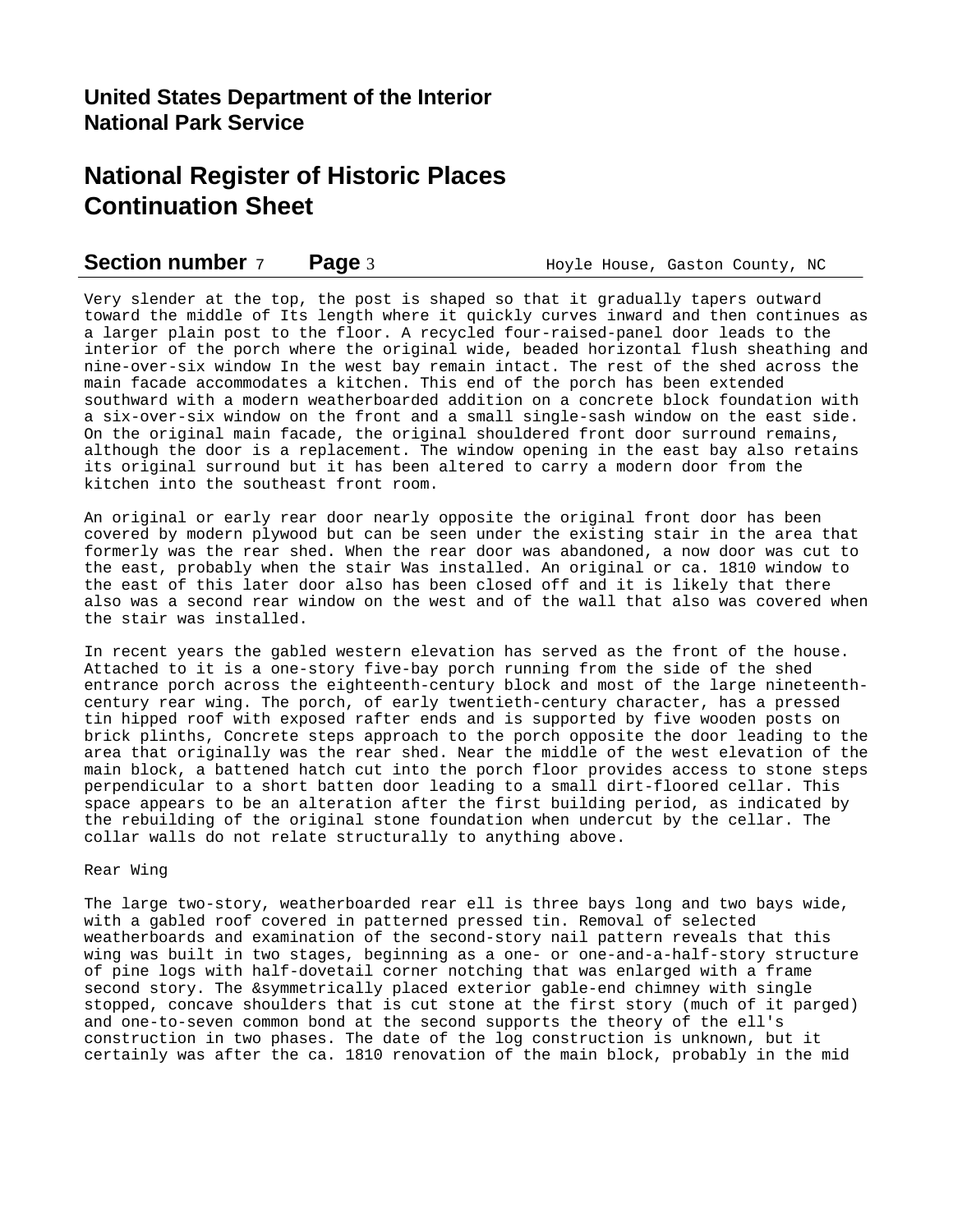| <b>Section number</b> 7<br>Page 4 |  |  |  | Hoyle House, Gaston County, NC |  |
|-----------------------------------|--|--|--|--------------------------------|--|
|-----------------------------------|--|--|--|--------------------------------|--|

nineteenth century as indicated by the siding applied with cut nails with machined heads. This appears to be the only siding ever applied. The absence of chinking or weathering on the logs of the test area indicates that the all was probably covered with siding from the start. The all's fenestration has been altered, with a window and door apparently added to the west wall and a door converted to a window on the north wall west of the chimney. The double-hung windows in plain post-and-lintel surrounds are in a variety of sizes and muntin, patterns, including four (vertical). over-one, six-over-one, and six-over-six. Three second-story windows--one in the west elevation and two flanking the chimney--are nine-over-nine. As the second story probably dates to the mid- to late nineteenth century, these windows probably were salvaged from an earlier building. Eaves are flush in the gable and the cornice is boxed without molding on the west side.

As originally built, the ell was the full width of the ca. 1810 rear shed, which did not extend All the way to the east elevation of the main block, but the way in which the first story of the all connected to the shed has not been determined. Panelling on the south wall of the west and of the hall between the main block and the ell (against the main part of the house) pre-dates the wing, indicating that that area was enclosed as a lean-to, but whether or not the shed remained in place when the log portion of the ell was constructed, with the rest of the shed left open as a breezeway (zoo floor plan) has not been determined. A seam in the weatherboarding of the second-story west elevation suggests that the second-story connection of the all to the main block was made subsequent to the construction of the all's second story. A two-story, almost flat-roofed addition along the entire east side of the ell expanded the wing to the full width of the front part of the house in the midtwentieth century. The addition's irregular fenestration consists of a door approached by dilapidated brick and concrete steps on the east side and double-hung windows in various sizes that are predominantly six-over-six; a nine-over-nine window in the second story of the and wall probably was moved from the east wall of the ell.

### Interior

### Main Block

The first floor of the main block of the Hoyle House is in a four-room plan consisting of two larger southeast and northeast rooms with corner fireplaces sharing the single chimney and two smaller southwest and northwest rooms. Each pair is of equal width, but in both cases the front room is slightly deeper than the rear room. There is evidence that a second north-south partition, no longer in place, was inserted subsequent to the existing board partitions to create a center-hall plan. All rooms connect with adjacent rooms, but the door connecting the two smaller rooms is a later modification. The original staircase in the southeast corner of the larger front room, enclosed with one set of winders and at least one stop outside the enclosure, was removed in the late 1960s and the south window on the east facade (now the only window in this room) inserted.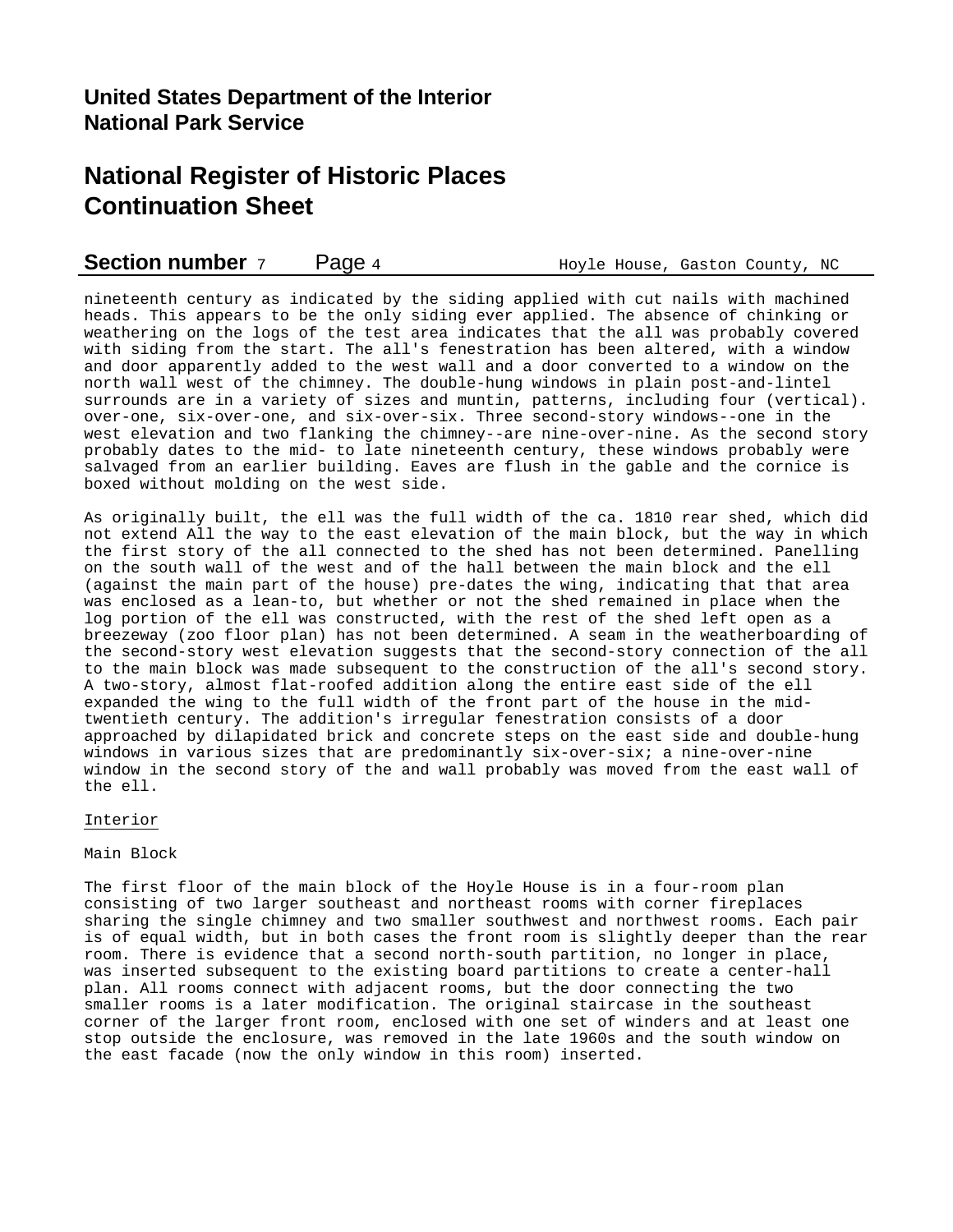### **Section number** 7 **Page** 5 **Hoyle House, Gaston County, NC**

The first-floor interior is carefully finished. Modern panelling and sheetrock were applied to most of the walls and ceilings, except for the interior walls and ceiling of the northeast room, but much of these later coverings have been removed within the past two years to reveal early board ceilings, walnut panelled partitions, and Walnut panelling on the outer walls. While some or all of the interior sheathing appears to pro-date 1810, all of the trim and some of the ceiling probably dates to the remodelling. In all four rooms, two-part molded surrounds are at all of the doors and windows and Federal-style chair rails with a narrow molded shelf double as window sills. Interior doors have Six raised panels. Baseboards are typical of the period, simply molded at the top. Cornices are heavily molded, with that in the largest, southeast room the most robust.

All of the main block's first-floor walls are finished in vertical tongue-in-groove panelling. Flush beaded boards cover the outer walls, but whitewashed logs visible where the panelling has been removed reveal that the outer walls originally were unsheathed. The absence of a flush board ceiling during the building's first phase is evident in chamfered, unpainted joists supporting second-story floor boards that are beaded on both sides and stained by soot on the under side, Evidence including subtle differences in the vertical molding of the raised partition panels (which are in various widths and continuous from floor to ceiling, overlapped by the chair rail) indicates that the first-floor partitions were built at various times, but the exact sequence of their installation has not been determined. Where pieces of molded cornice have been removed from the north-south partition and outer wall sheathing, there is the line of an earlier, smaller cornice, perhaps identical to the simple coved cornice on the second floor; the fact that this earlier cornice line does not appear on the east-west partition suggests that the installation of the partition dividing the east rooms was a later phase. Furthermore, staining of the under sides of the floor boards above the east-west partition also suggests that the east rooms originally were a single space and supports a very early date for the north-south partition; it is also possible that the entire first floor began as one large room.

Theories regarding fewer original rooms on the first floor are supported by the placement of the north fireplace under the summer beam and all of the flues on the south side of the post, indicating that the current configuration is an alteration of an original single fireplace parallel with the east wall. The east-west partition dates from the reworking of the fireplace, certainly after the insertion of the north-south partition. The flush beaded board ceiling of the northeast room was installed at or shortly after the east-west partition was constructed. The final phase of the main block's interior finish entailed installation of the flush beaded board coiling and the molded cornices, as well as the mantelpieces. This later installation of the larger cornice cut off the tops of the pairs of vertical raised panels over the doors to the west rooms.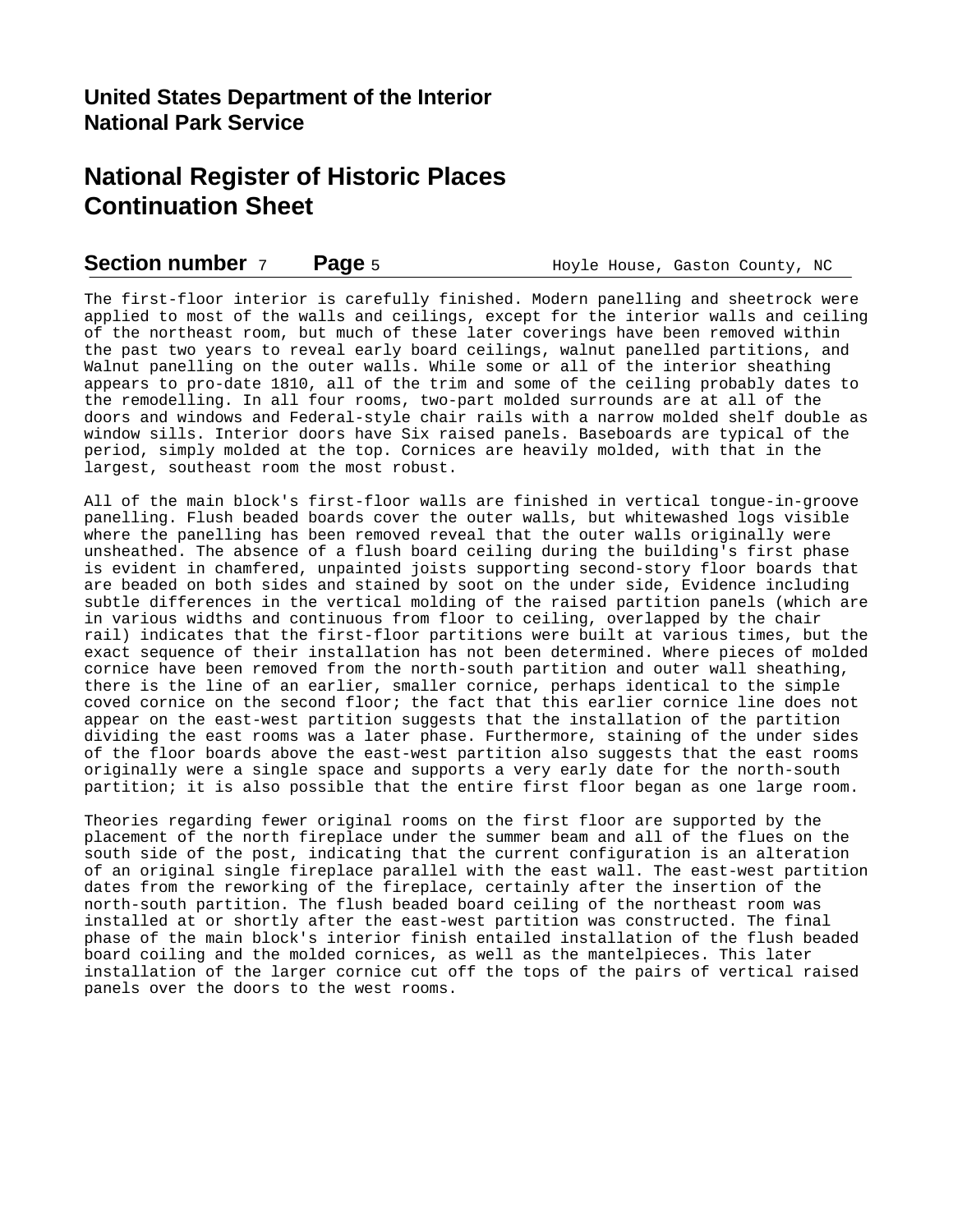### **Section number** 7 **Page** 6 **Hoyle House, Gaston County, NC**

The principal features of the two larger first-floor rooms are the corner fireplaces. The fireplace in the southeast room has an over-mantel as well as a mantelpiece. Here, the three-part architrave surrounding the opening is topped by a slightly narrower frieze with three raised panels (the middle one rectangular and the outer one square) flanked by short grooved pilasters carrying a molded shelf that breaks out over the pilasters. Taller but similar pilasters recur to enframe the over-mantel which has two rows of raised panels-identical to those of the frieze. These pilasters have molded caps that break out from the molded cornice. To the right, a narrow cupboard occupies the triangular space between the fireplace and the east exterior wall. The dining room mantelpiece is similar in its basic design but smaller and more distinctly Federal in character, with a narrower, two part architrave at the opening topped by a frieze of the same width. The frieze also has three raised panels flanked by short grooved pilasters carrying a molded shelf that breaks out over the pilasters, but here the panels are all rectangular and vertically oriented, their molding is Federal, and a band of punchwork appears at the bass of the shelf. The molding and punchwork are very similar to the exterior cornice, A narrow cupboard also occupies the space between the fireplace and the outer wall,

The three-room plan of the second floor consists of a large east room that consumes about two-thirds of the space and two small west rooms. Here, the north-south panelled partition is stylistically very similar to the north-south partition of the first floor except that it has single raised horizontal panels over the doors to the west rooms. This basic three-room plan probably is original, although the partition has been Moved at least twice. Notches on the baseboard and patching of the wall plasters and chair rail indicate that the wall was moved east, into the larger space, by about three feet. It Is possible that this may be a wall relocated from the first floor rather than an original wall. All outer walls were exposed logs until they were plastered, probably early in the nineteenth century. As on the first floor, the installation of the flush beaded board ceiling, here with a simple coved cornice, truncated the tops of the panels over the doors to the west rooms. Doors, baseboards, and surrounds are similar to those of the first floor; chair rail & consist of a narrow molded shelf in the Federal style on a short board, On the cast wall, the single unadorned fireplace servicing the second floor appears to be simply an appendage attached to the western side of the chimney serving the two fireplaces below.

A door in the northeast corner of the large east room leads to the enclosed attic staircase with two winders at the top. In the stairwell the structural system is clearly evident as the corner post, down braces, and log infill have never been sheathed.

### Outbuildings

The two remaining outbuildings date from the early to mid-nineteenth century. Near the northeast corner of the main house, the well house is a one-story rectangular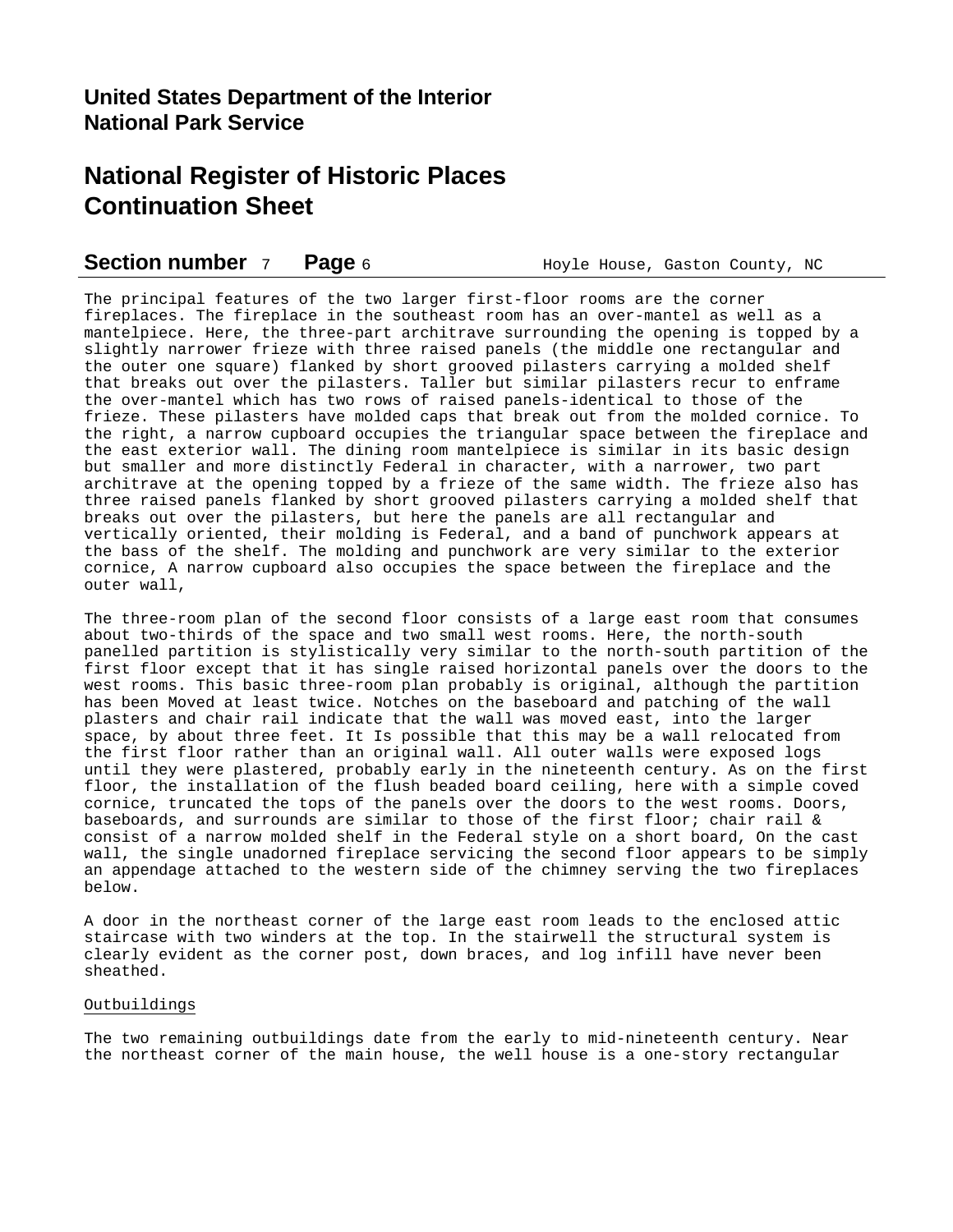**Section number** 7 **Page** 7 **Hoyle House, Gaston County, NC** 

common bond brick building with ventilation holes on the east, north, and west ends and penciled mortar joints. A gabled tin roof extends beyond the west elevation as a porch with plain wooden posts sheltering the well. The well house stands at the southeast corner of the Hoyle House. East of the well house there is a one-bay wide and one-bay deep frame, weatherboarded smokehouse with a gabled roof sheathed in sheet metal.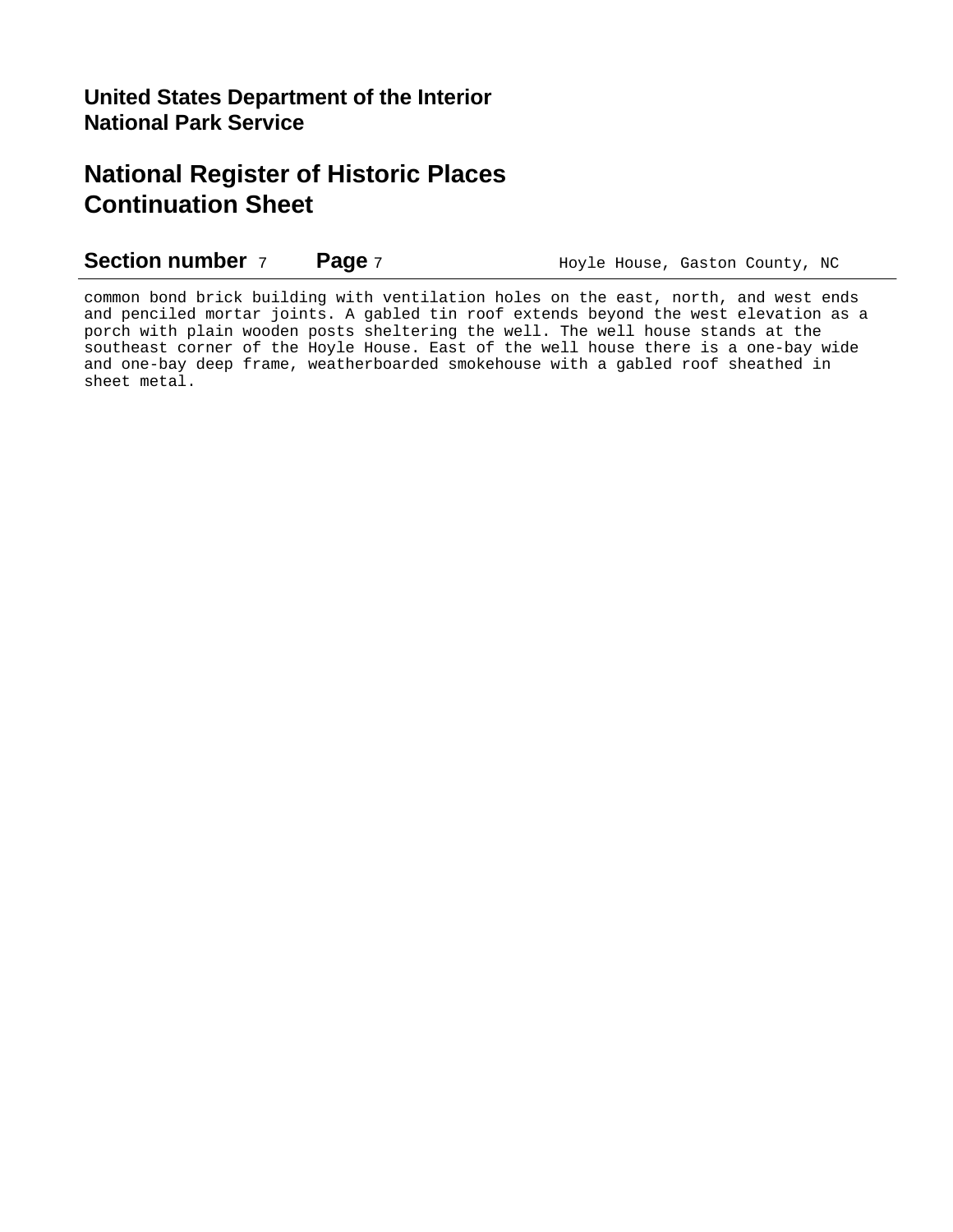**Section number** 8 **Page** 8 **Hoyle House, Gaston County, NC** 

STATEMENT OF SIGNIFICANCE

### Summary

The Hoyle House in Gaston County is an important and in some respects apparently unique landmark of traditional German-American architecture in North Carolina. The unusually largo and substantial dwelling exemplifies a construction method--heavy timber frame with log infill-seen elsewhere in the mid-Atlantic Germanic settlement areas but not hitherto identified in North Carolina. The date of construction and thus the identity of the first owner of the house cannot be determined from existing documentation, nor can the exact chronology of its development. The house stands on land granted to German settler Pieter Hoyle in 1754, but it is not clear that the house was built by 1761, by which time he and his son Jacob both had died. After being owned by Jacob's minor son Martin and then by Jacob's brother John, in 1794 the property wont to Pieter Hoyle's grandson Andrew, who became a wealthy farmer and entrepreneur. "Rich Andrew," as he was known, may have acquired the property with the house already standing and then executed improvements to the dwelling, or he may have built the house and subsequently upgraded it with now finishes in the early years of the nineteenth century. Before his death in 1856, Andrew also may have been responsible for the construction of the first story of the rear log wing, which appears to date from the mid-nineteenth century and completes the basic "footprint" of the house. With further investigation, if the Hoyle House can be firmly dated through archaeology, dendrochronology, or additional documentation, its place in the development of German-American architecture in the Piedmont can be more clearly understood. Whatever the details of its chronology, this complex and extraordinary house adds significantly to the story of German-American architecture in North Carolina, and promises to enrich that story further as additional research becomes possible.

### Settlement Context and Historical Background

Gaston County was not established until 1846, but its history dates to the first half of the eighteenth century when it was part of Bladen County and its earliest settlers inhabited areas along the waterways among the Catawba Indians.<sup>1</sup> The settlers found life here peaceful, but somewhat unstable as English and French colonists commonly set one band of Indians against another to weaken their ranks

 $^{\rm 1}$  Originally part of Bladen County, the area that today is Gaston County became part of Anson County in 1750 and part of Mecklenburg County in 1762. The area was in the short-lived Tryon County from 1768 to 1779, at which time it was encompassed by Lincoln County. When Lincoln was divided in 1846, the southern half was named Gaston after Judge William Gaston. David Leroy Corbit, *The Formation of the North Carolina Counties*, 1663-1943 (Raleigh: State Department of Archives and History, 1950), 250. For the sake of clarity, the vicinity of the Hoyle House is hereinafter referred to as Gaston County.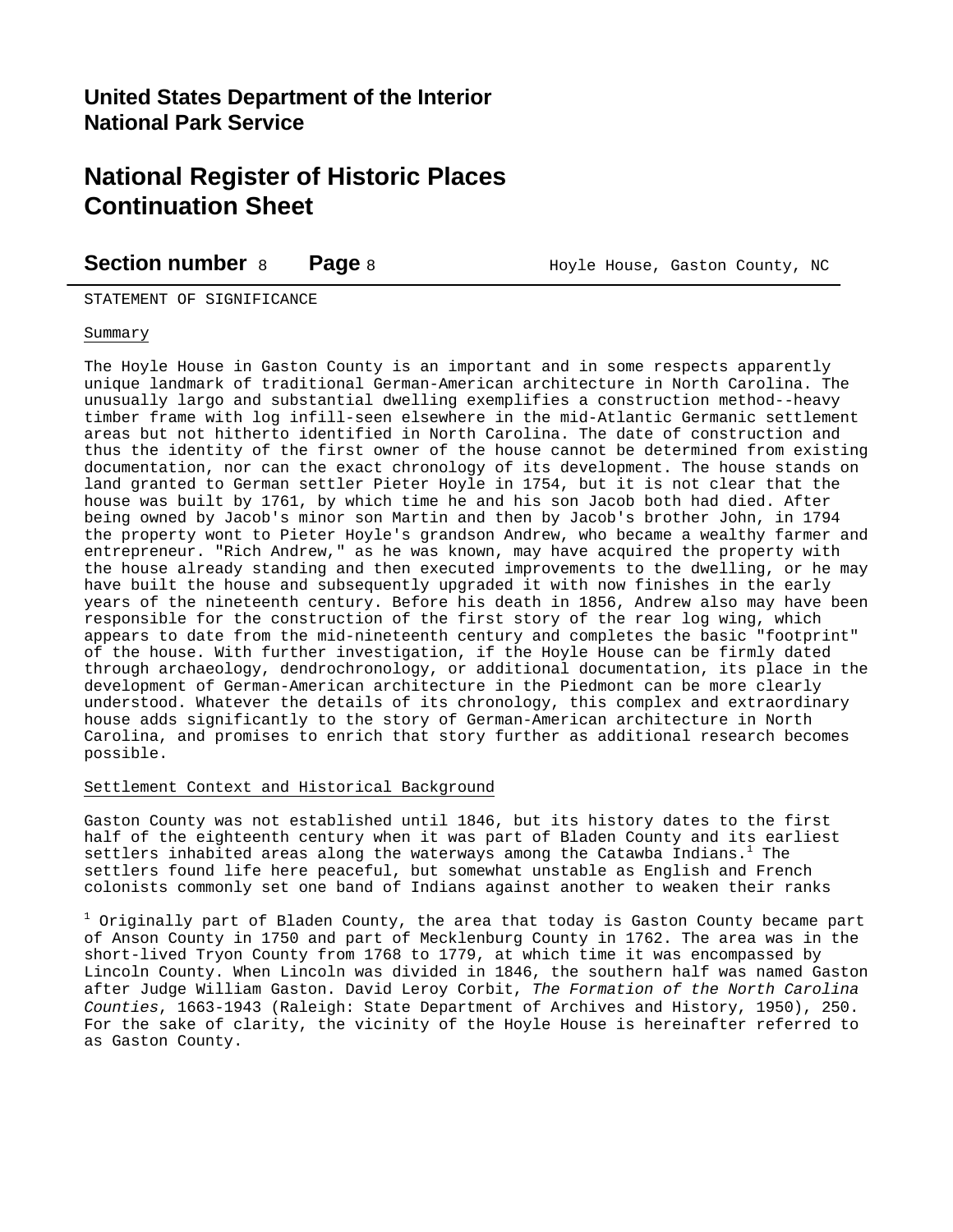**Section number** 8 **Page** 9 **Hoyle House, Gaston County, NC** 

against the white newcomers. $^2$  When the dispute over the boundary between North Carolina and South Carolina was settled in 1772, most of the Indians settled on a reservation in South Carolina.

Most farms were small, cultivated primarily by white yeoman farmers. North Carolina's colonial governor made a policy of restricting the size of land grants, and in Gaston County they tended to be about 400 acres each.<sup>3</sup> One of the earliest grants in the area was given to Captain Samuel Cobrin, commander of a militia company, on September 29, 1750. In 1750 a land grant was requested by Bostian Best, and in 1754 two land & grants went to Peter Hoyl, Beat's father-in-law,<sup>4</sup> It is believed that these settlers were already in the area as it was common for pioneers to have cultivated their land for several years before receiving title for it. As a result of these recordings of lands, many names became Anglicized. For example, Heyl became Hoyl and later Hoyle. (Hereinafter, the most recent Anglicized versions of the names will be used.)

Beginning in the late seventeenth century, thousands of Rhinelanders emigrated to the American colonies to escape the war and religious strife of their homeland. The earliest group to come to North Carolina settled in New Bern in 1710. Within a few decades more Germans arrived In Philadelphia and moved out into the mid-Atlantic zone and southward. By the 1750s, Germans were moving into the western Piedmont. The largest settlement was the Wachovia tract of Moravians that had come from Bethlehem, Pennsylvania. The first winter was spent In a place they called Bethabara, or "house of passage.' In 1766 these Moravians began to build Salem. <sup>5</sup>

During the same period of time the German pioneers were entering Gaston County and establishing homesteads. Of seventy-six identifiable persons in Captain Samuel Cobrin's list, land grant records and other evidence indicate that fifty-six were residents of what are today Lincoln and Gaston Counties. Of these fifty-six settlers, at least thirty-five were Germans, seven Scotch-Irish, seven English, five

2 Chapman J. Milling, *Red Carolinians* (Chapel Hill: University of North Carolina Press, 1940), 241. Footnotes from South Carolina Records, British Public Records Office XXIV, 413, and XXII, 154,

3 Robert F. Cope and Hanley Wade Wellman, *The County of Gaston: Two Centuries of a North Carolina Region* (Gaston County Historical Society, 1961), 13, hereinafter cited as Cope and Wellman, *The County of Gaston*.

4 Margaret M. Hofmann, *Colony of North Carolina 1735-1764,* Abstracts of Land Patients, Volume One (The Roanoke News Company, 1982), 318.

5 Catherine W. Bishir, *North Carolina Architecture (Chapel Hill* and London: The University of North Carolina Press, 1990), 29-30, hereinafter cited as Bishir, *North Carolina* Architecture.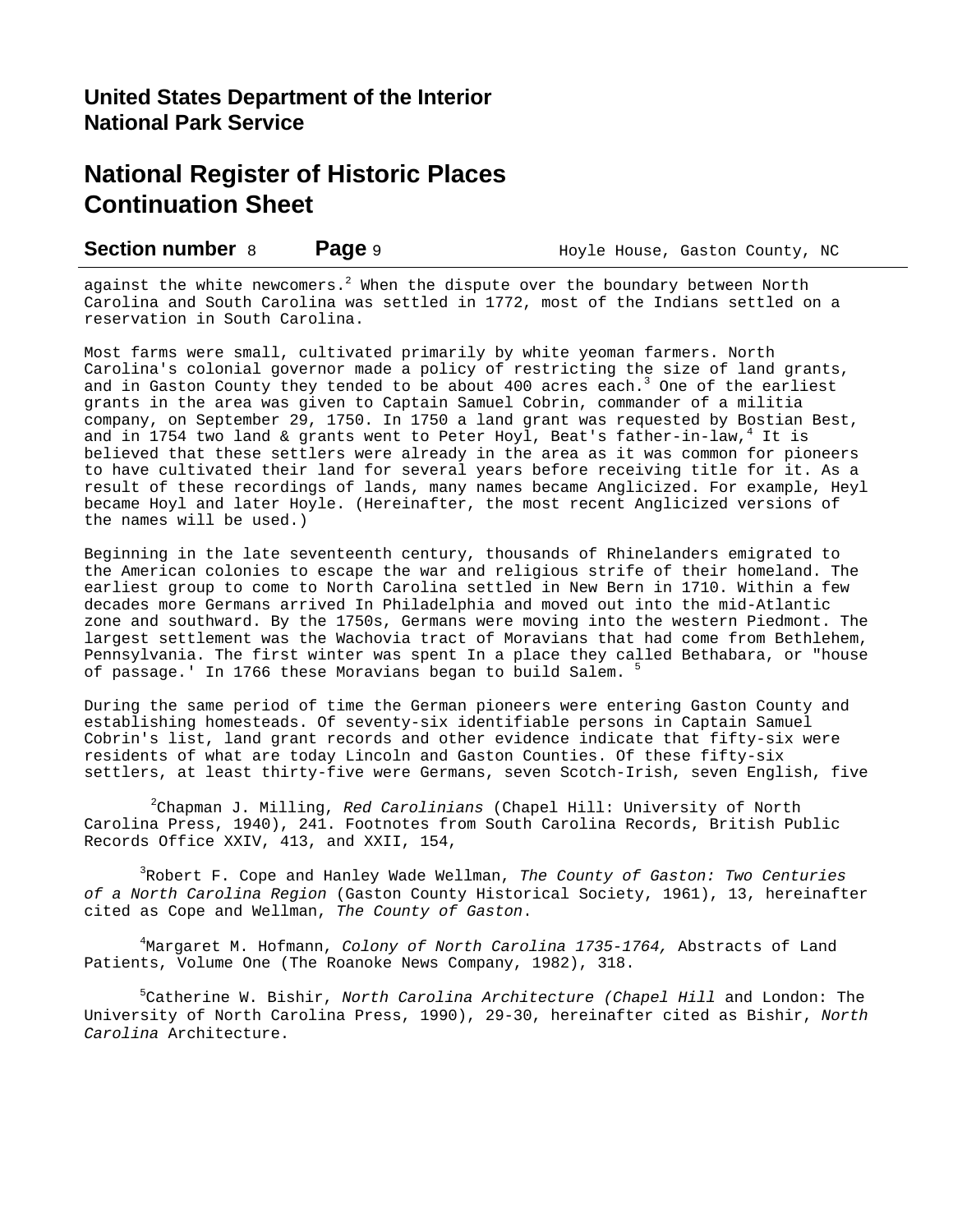**Section number** 8 **Page** 10 **Hoyle House, Gaston County, NC** 

Dutch, and two of French origin. Historically. the significance of the list lies in its revelation of a sizable settlement west of the Catawba River as early as 1748.6

Peter Hoyle and his family left the northeastern part of Lancaster County, Pennsylvania, to take advantage of the good cheap land available in piedmont North Carolina. They passed through settlements in the Shenandoah Valley and eventually through Salisbury, North Carolina.. Somewhere along the way Hoyle met Bostian Best who had left his cabin in Gaston County to find a wife back in Pennsylvania. He offered his cabin to Hoyle and his family until his return.<sup>7</sup>

Hoyle, his son Jacob, and Best were listed in Samuel Cobrin's militia, in 1748, and on May 17 1754, Peter Hoyle received the two adjoining land grants totaling 800 acres. 8 it was on this tract of land that the original log portion of the Hoyle House was constructed, but it has not been determined for whom it was built as both Peter and his son Jacob died sometime prior to January 20, 1761, when they were listed in an estate sale record.<sup>9</sup> Because of the laws of primogeniture practiced in the area, the estate of Peter Hoyle passed to his oldest son, Jacob, but due to Jacob's death the estate went to Jacob's eldest son, Martin, a minor. It was not until eighteen years later that Martin sold the tract to his uncle John Hoyle. Both of them moved to Cleveland County and John's son Andrew (grandson of Peter) took ownership of the property on October 20, 1794.<sup>10</sup>

Andrew Hoyle apparently was a very enterprising, hard-working, and influential young man. Credit was given to him for the establishment of the first federal post office In present Gaston County.<sup>11</sup> The Hoylesville Post office, now destroyed, began operation in 1817 and stood near the Hoyle House. Andrew Hoyle remained postmaster until his death in 1857 and Hoylesville, as the vicinity of his farm was known, served as the center of political and economic activity in the area.

 $^6$ Robert W. Ramsey, "Captain Samuel Cobrin's Company of Militia, The First Settlers of Gaston and Lincoln Counties," *Journal of North Carolina Genealogy*, Vol. XII, No. 4 (Winter 1966), 1775.

7 Laban *Miles* Hoffman, Our *Kin* (1915, reproduced by Gaston County Historical Society, 1968), 351-352, hereinafter cited as Hoffman, Our Kin. Elizabeth Hoyle Rucker, *The Genealogy of Pieter Heyl and His Descendants 1100-1936* (Shelby, NC, Zoliacoffer, Jenks, Thompson, 1938), 31-32.

8 "Captain Samuel Cobrin Militia *List,"* Militia Returns, Bladen and *Anson* Counti 9 51 Records, 1748-1750, Department of Archives and History, Raleigh, N.C.

*9 "The Estate of* Peter Hoyle Deceased," Anson County Records 1751-1795, Vol 801.1,18. 325, Division of Archives and History, Raleigh, N.C.

<sup>10</sup>Deed Book 17, p. 328-329, Lincoln County Deeds, Lincoln County *Courthouse,* Lincolnton, N.C.

<sup>11</sup>"Andrew Hoyl, First Postmaster in County as Big Land Owner," *The Gastonia Gazette*, Gazette Centennial Edition, 5 October 1946, Section 2. p. 20.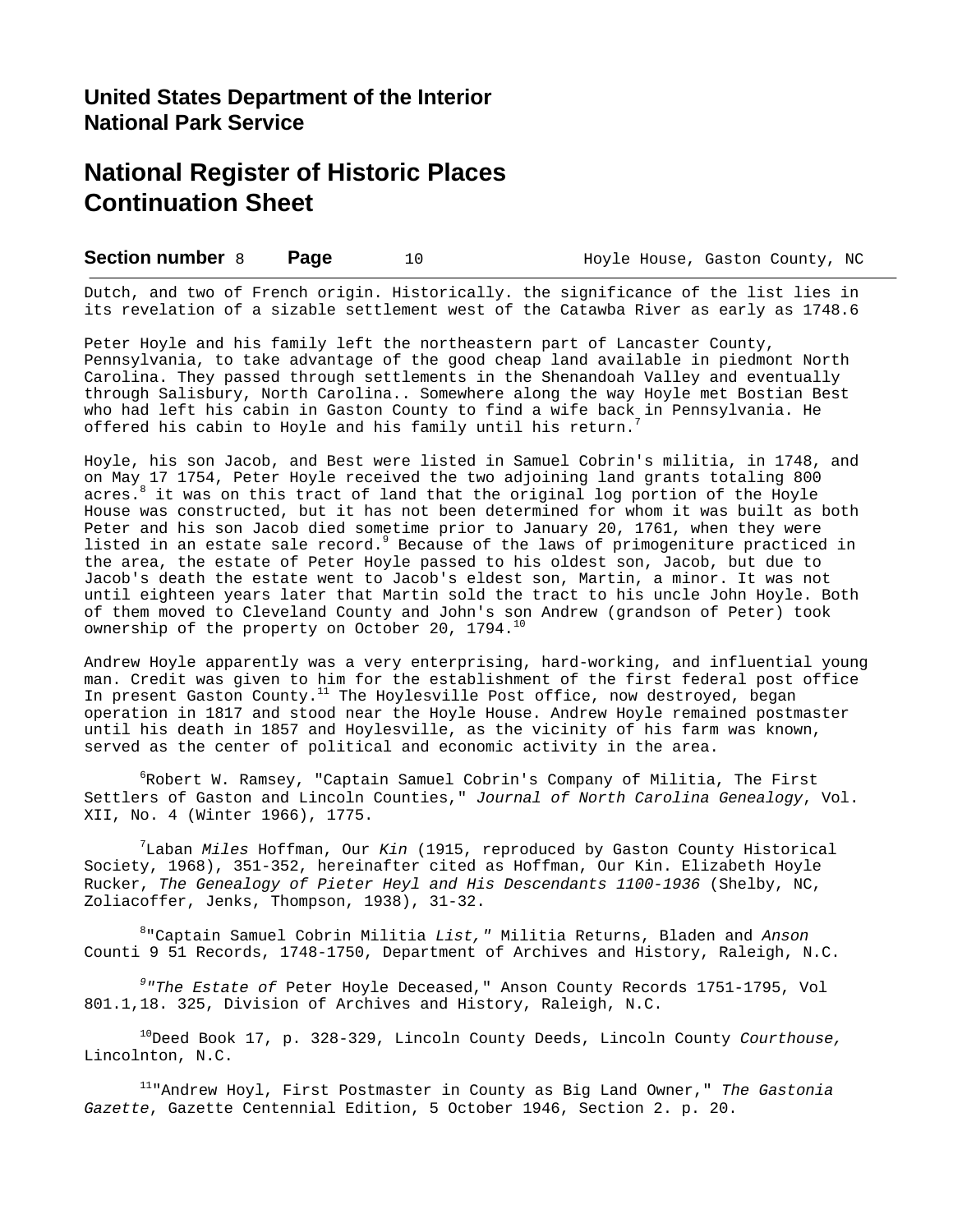**Section number** 8 **Page** 11 **Hoyle House, Gaston County, NC** 

Known by relatives and friends as "Rich Andrew," he accumulated so much wealth that he was credited as being the wealthiest person in Gaston County at his death. The 1840 Lincoln Tax List credits him with 2,707.25 acres and sixteen black polls. His son Eli was listed with 476 acres and seven black polls. In 1846, with the creation of Gaston county from Lincoln, Andrew was listed with 18,831 acres, including 16,000 acres associated with the High Shoals Furnace, and other acreage in Lincoln and Cleveland Counties. $12$  He operated four stores and owned interests in the Kings Mountain Gold Mine and the Abernathy Forge. $13$  Today the most tangible indication of his financial success is the Hoyle House as he is credited with its remodelling with late Georgian and early Federal finishes around 1810.

The Hoyles wore members of the Reformed Church, but due to the scarcity of Reformed churches in the area, the family attended nearby churches. Andrew became involved with the Presbyterian faith as a leader and lay minister and was instrumental in the creation of the Dallas Presbyterian Church, an outreach of Goshen Presbyterian. Statements and accusations he made against David Henkel, who was seeking ordination in the Lutheran Church (attended by certain Hoyle family members), were used by Henkel's adversaries in the North Carolina Lutheran Synod. Ultimately. supporters of David Henkel created the Tennessee Synod of the Lutheran Church. $14$ 

Andrew Hoyle died February 9, 1857, and his estate settlement was so complicated that it was not final for twenty-five years. The will written on November 2, 1856, was very explicit. He gave to his "only and loved but afflicted son Caleb W. Hoyl" the land "containing the home tract, the Cox, Hovis and Taylor places," about 720 acres. HE also willed Caleb ton slaves, livestock, horses and mules, grain, farm equipment, a buggy, and his store in Dallas. Because Caleb was a deaf mute, Andrew Hoyle appointed three trustees.<sup>15</sup>

The estate sale and settlement of Andrew Hoyle was a mammoth undertaking. His estate was worth over \$200,000, excluding his large number of slaves. There were twenty-five heirs and a number of lawsuits concerning property holdings and payment of debtors to the estate. In addition, new trustees had to be appointed because two died and the third moved to another state. At Caleb's death, only the homeplace tract of 280 acres remained in his possession.<sup>16</sup>

 $12$ Tax Lists, Lincoln County Records, Division of Archives and History, Raleigh N.C.

<sup>15</sup>Will Book 1, page 78, Gaston County Wills Clerk of Court Office, Gaston County, Courthouse, Gastonia, N.C.

<sup>16</sup>Andrew Hoyl 1857," Estate Papers, Gaston County Records, Division of Archives and History, Raleigh, N.C.

<sup>13</sup>Hoffman, *Our Kin*, 446-447.

 $14$ Henkel Family Papers, Charles Lee Coon Papers (Miscellany re David Henkel, The Flowers Collection), Perkins Library Manuscript Department, Duke University, Durham, N.C. Also David Henkel Papers, Southern Historical Collection, University of North Carolina, Chapel Hill, N.C.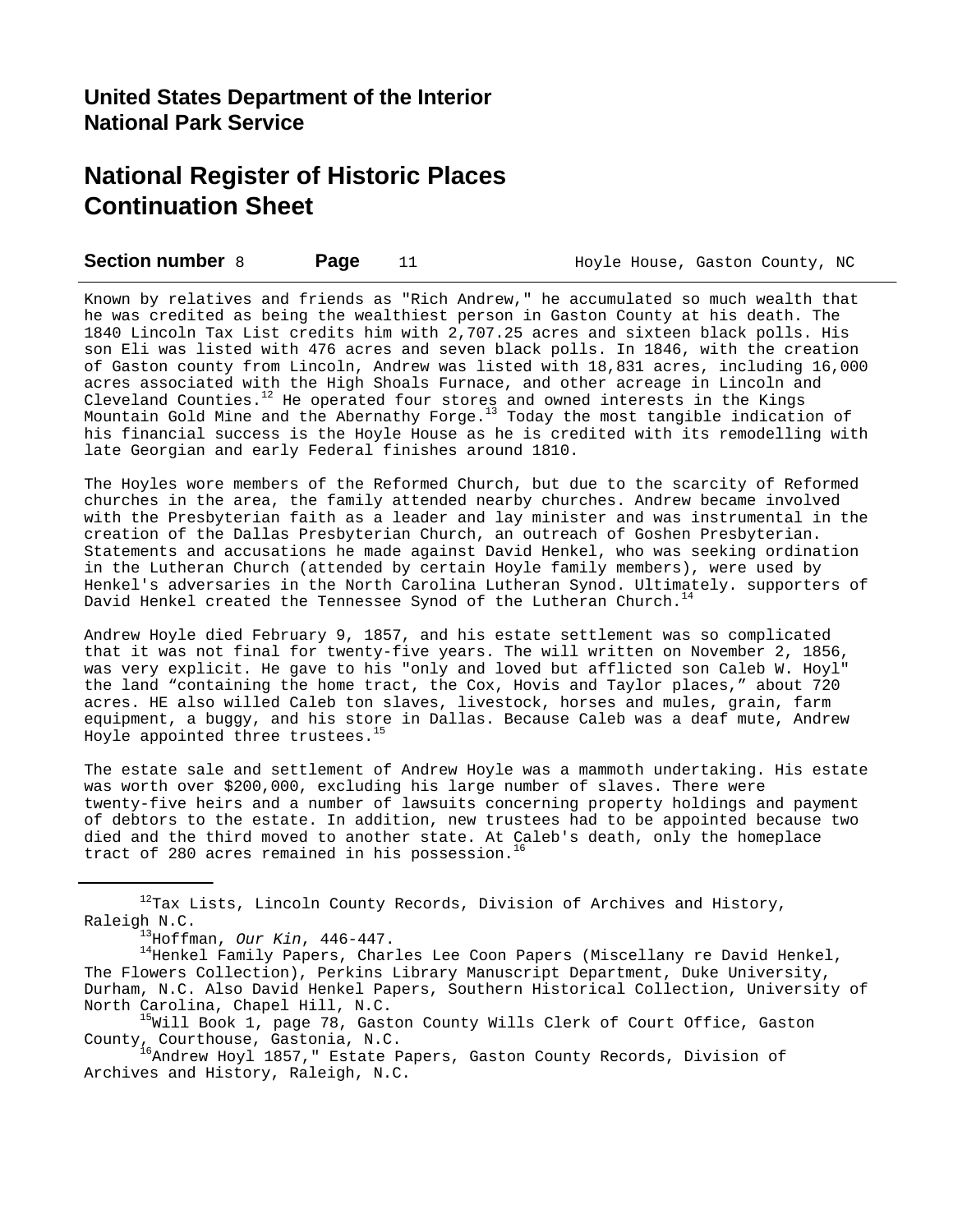.

**Section number** 8 **Page** 12 **Hoyle House, Gaston County, NC** 

The Hoyle House has changed bands several times since 1977 when Caleb Hoyle's estate sold it to L. L. Suggs for \$4,062.80. Mary Suggs, widow of L. L. Suggs, sold the property to T. A. Setzer in 1911. The next year it was sold to R. A. Lewis and sold again in 1914 to Mrs. Frances L. Stroup. It was conveyed in 1958 to Lawrence L. and Mary War\* Stroup and Ernest Q. and Helen Stroup.<sup>17</sup>

In 1938 Mrs. Elizabeth Hoyle Rucker published *The Genealogy of Pieter Heyl and His Descendants*. The publication renewed interest In the Hoyle family heritage, and two years later , an July 12, 1938, descendants erected a stone marker at the homeplace to promote the property. Later the marker was been moved to Kadish Church in Cleveland County, where family reunions used to be held. In 1991 the Hoyle Family Foundation was organized In order to purchase the house and surrounding 8.95 acres. Plans are under way for a careful restoration of the house and its eventual opening to the public and annual family reunions once again are occurring at the historic site.

Architectural Context: "German-American Domestic Architecture in the Western Piedmont of North Carolina in the Eighteenth and Early Nineteenth Centuries"

Although its construction date is as yet uncertain, the Hoyle House was built and remodeled during the first generations of settlement in the western Piedmont, and it is best understood as part of a broad tradition of German-American architecture in North Carolina which extends from the 1750s Into the early nineteenth century. The following discussion is adapted by Catherine Bishir from *North Carolina Architecture,* published by the University of North Carolina Press In 1990, and augmented by observations on mid-Atlantic examples by Bernard L. Herman, "The Hoyle House, Dallas vicinity, Gaston County, *North* Carolina," unpublished report, 1992.

An important minority among North Carolina's piedmont settlers were German. Their language, culture, and architecture remained distinctive into the nineteenth century, providing the chief example of identifiable, non-British building traditions. Most North Carolina Germans were part of the massive Immigration of Germans from the Rhenish Palatine and other parts of the Rhine Valley. Beginning in the late seventeenth century and throughout much of the eighteenth century, thousands of Rhinelanders left a homeland wracked by war and religious strife and emigrated, often via Holland and England, to the American colonies. They arrived in a growing stream in Philadelphia And fanned out Into the southeastern Pennsylvania countryside and into Maryland and Now Jersey. As good farmland in the mid-Atlantic country filled up, German farmers and new Immigrants began in the 1730s to turn

 $17$ Gaston County Register of Deeds, Gaston County Courthouse, Gastonia, N.C.: Book 70, page 452; Book 79, page 605; Book 97, page 136, 137; Book 104, page 499; Book 714, page 276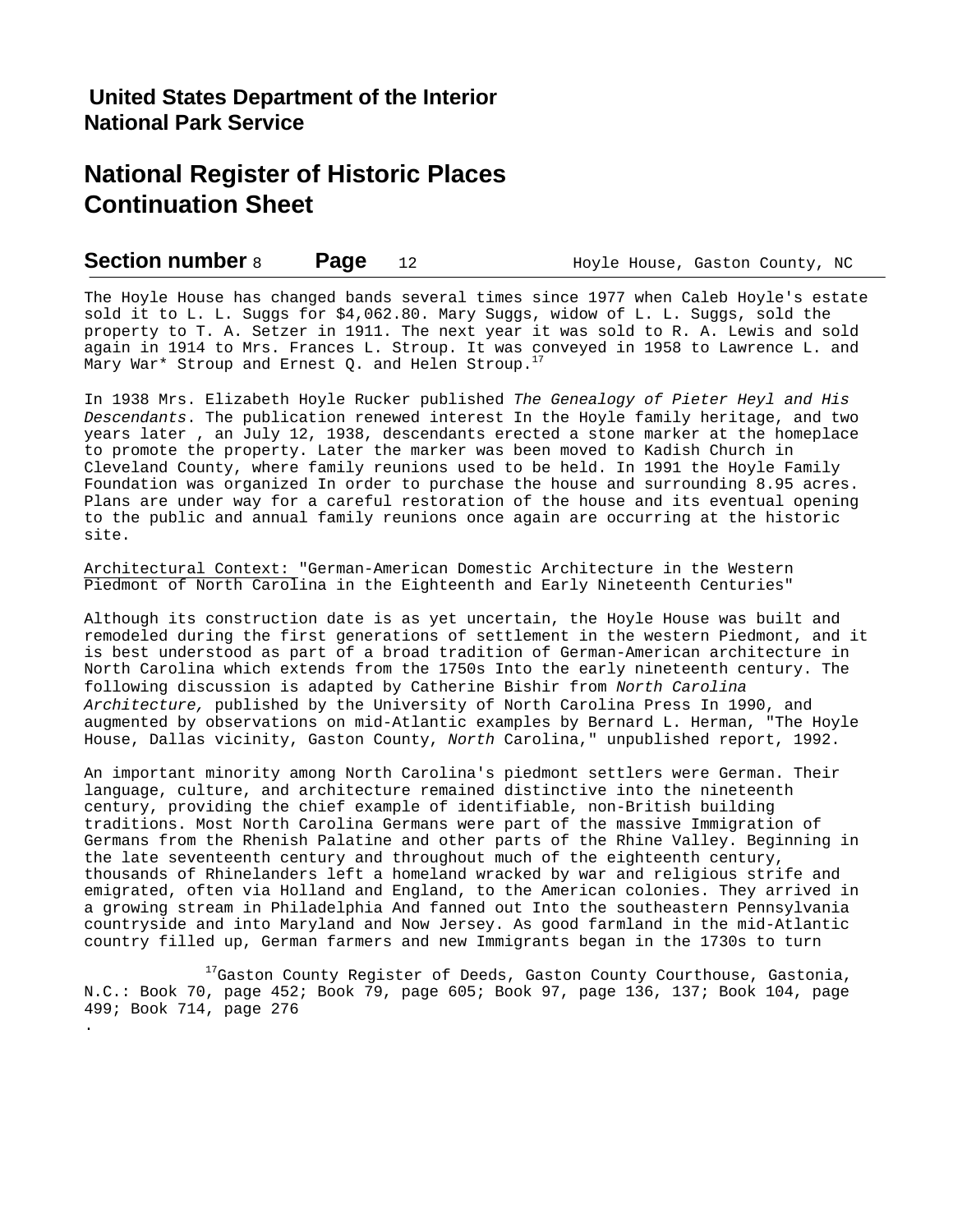| <b>Section number 8</b><br>Page |  | Hoyle House Gaston County, NC |  |  |  |
|---------------------------------|--|-------------------------------|--|--|--|
|---------------------------------|--|-------------------------------|--|--|--|

their sights southward to the lands of the Shenandoah Valley and thence along the great valley road Into the back country of piedmont North Carolina.<sup>1</sup>

A few German pioneers arrived in piedmont North Carolina in the 1730s and 1740s, but German immigration increased dramatically in the mid-1750s and continued throughout the century. In North Carolina, as in the mid-Atlantic colonies, English and Scotch-Irish settlers had already staked out much of the good land. Concentrating in the western piedmont, Germans established clusters of farms and formed churches in certain sections of counties, while British farmers dominated other sections. The largest single German settlement was the Wachovia tract of nearly 100,000 acres centered in present Forsyth County, purchased by the Moravian Brethren from Lord Granville. The Moravian , a Protestant sect who included members from many sections of northern and central Europe, shared many aspects of German language and culture with their Rhenish neighbors, but their community life was quite different, being a strictly regulated theocracy. Elsewhere in the piedmont, German settlers established themselves in clusters of independent farmsteads linked by extended family connections and by participation in Lutheran, Reformed, or, less numerous, German Baptist (Dunker) congregations, The easternmost concentration of German settlement appeared in southwestern Guilford and northwestern Randolph counties on the edge of the Quaker and Presbyterian belt, The western Piedmont, including present Forsyth, Davidson, Davis, Rowan, Mecklenburg, Cabarrus, Lincoln, and Gaston counties drew strong contingents of German settlers. By 1790 it was estimated that 10 to 30 percent of the piedmont population was of German origins. Outnumbered by English and Scotch-Irish neighbors, the Germans were perceived as a distinct group, and many of them strove to maintain German culture and ways.

The tenacity of German culture varied from community to community, family to family, and between one aspect of life and another, The use of the German language continued well into the nineteenth century, with a period of transition from German to bilingual and predominant English coming between 1825 and 1850. In the late eighteenth century, German dominated In many churches and families; by the 18305. sermons in Reformed and Lutheran congregations were often preached in both languages; by the late nineteenth century, use of German had all but disappeared, and in the early twentieth century only a few old people know the language. German artistic traditions flourished well into the nineteenth century, in ceramics, furniture, carpentry techniques, and, in some areas, gravestones.<sup>20</sup>

<sup>18</sup>Robert W. Ramsey, *Carolina Cradle: Settlement: of the Northwest Carolina Frontier*, 2747-1762 (Chapel Hill: University of North Carolina Press, 1964), 146 151.

<sup>19</sup>Ibid. Harry Roy Merrens, *Colonial North Carolina in the Eighteenth Century: A Study in Historical Geography* (Chapel Hill: University of North Carolina Press, 1964), 57 62.

<sup>20</sup>Carl Hamer, Jr., *Rhinelanders on the Yadkin: The Story of the Pennsylvania Germans in Rowan and Cabarrus* (Salisbury: Rowan Printing Company, 1943), 96-97; Ruth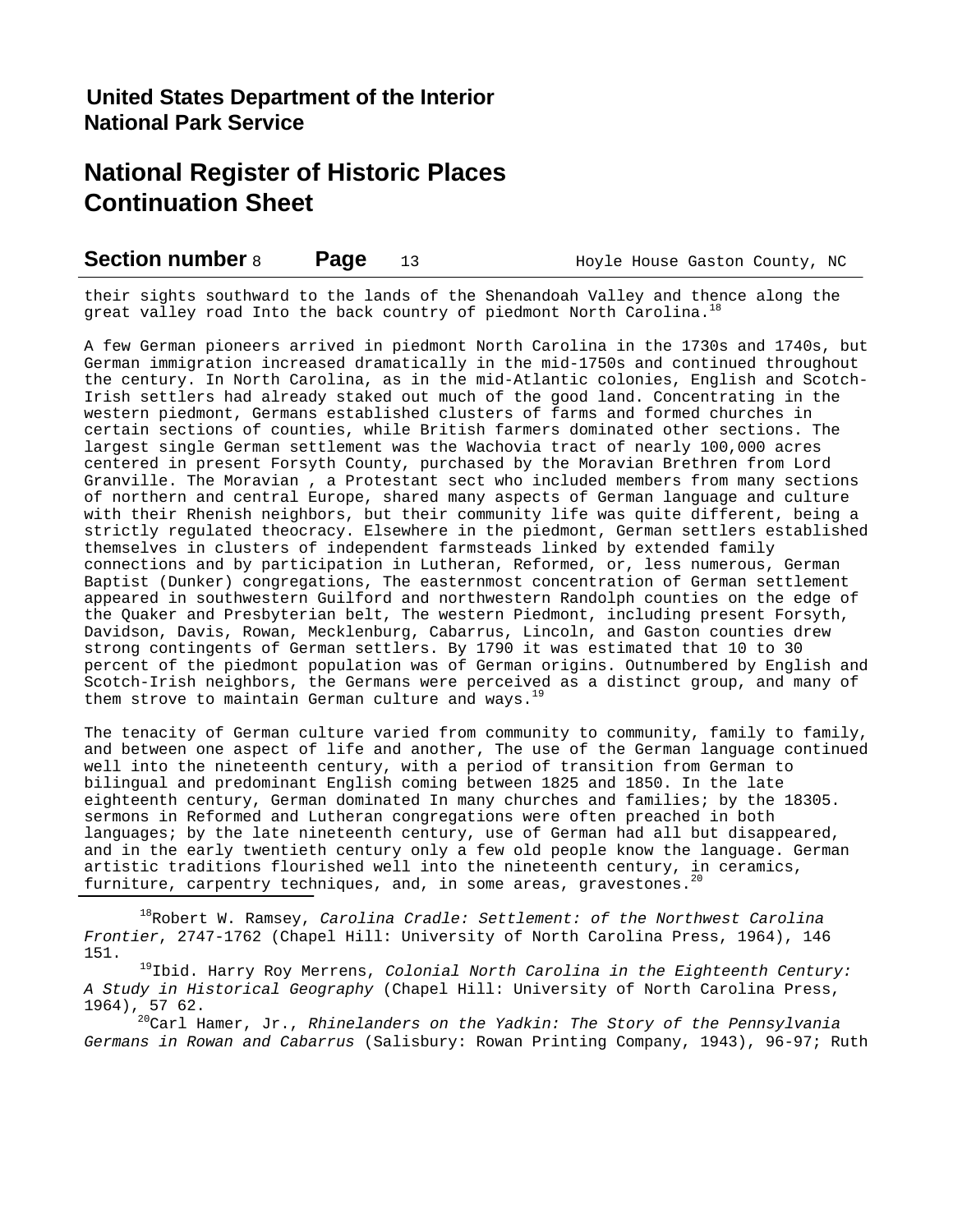### **Section number** 8 **Page** 14 **Hoyle House, Gaston County, NC**

Similar patterns appeared in architecture. Traditional Germanic construction methods--often the work of artisans trained In the fatherland--usually prevailed from the 1750s through the 1780s. From the 1780s or 1790s into the 1820s, German Carolinians were often "bilingual" In architecture as in language, blending Germanic traditions and mainstream stylistic developments. Finally, in the period from the 1820s to the Civil War, as popular national ideals gained away throughout much of the countryside, German- descended families accommodated these trends.21

In North Carolina, traditional Germanic houses of the mid to late eighteenth century are very rare, especially outside the Wachovia tract settled by the Moravians, but surviving examples and early descriptions establish a few basic patterns of plan, construction, and finish. Normally these houses followed a few traditional plans of one to four rooms. Normally the main entrance opened directly into the main room, and from that room doors led to more private chambers, some heated and some unheated. Central chimneys were common, but some traditional Germanic houses were also built with interior end chimneys, such as the Adam Spach House (1774), a 30 by 36 foot stone house built by Moravian masons in present Davidson County, now lost.

Early Germanic houses in North Carolina were typically of one of three types of construction: stone, "fachwerk" or half-timber, or log. (As far as is known, brick construction did not appear in North Carolina Germanic buildings until the 1780s, and was not common until the 1790s: it apparently reflects interaction with British traditions.) The principal surviving example of a Germanic stone dwelling is the Michael Braun House, a two-story house, 29 by 40 feet, built in 1766 in present Rowan County for Braun (1721-1807), a native of Hesse-Darmstandt who arrived in Philadelphia in 1737 and appeared in Rowan County by 1758, where he became a wealthy

Little, "Folk Art in Stone," in Touart, *Building the Back Country, An Architectural History of Davidson County, North Carolina, 276-281.*

 $21$ On German building traditions in America and North Carolina see especially: Edward A. Chappell, "Germans and Swiss, " pp. 68-73, in Dell Upton, ed., *America's Architectural Roots* (Washington: The Preservation Press, National Trust *for Historic* Preservation, 1986); Chappell, "Acculturation in the Shenandoah Valley: Rhenish Houses of the Massanutten Settlement*, "* in Dell Upton and John Michael Vlach, eds., Common Places, pp. 27-57 (originally published in *Proceedings of the American Philosophical Society*, February, 1980); Henry Glassie, *Pattern In the Material Folk Culture of the Eastern United States* (Philadelphia, University of Pennsylvania Press, 1968); William Woys Weaver, "The Pennsylvania German House: European Antecedents and New World Forms*," Winterthur Portfolio, Vol. 21, No. 4 (Winter,* 1986), 243-264. See especially Paul B. Touart, "The Acculturation of German-American Building Practices of Davidson County, North Carolina," 72-80, in *Camille Wells,* ed., *Perspectives in Vernacular Architecture 11* (Columbia: The University of Missouri Press for the Vernacular Architecture Forum, 1986), and Touart, *Building the Back Country; An Architectural History of* Davidson County, *North Carolina* (Lexington: Davidson County Historical Association, 1987).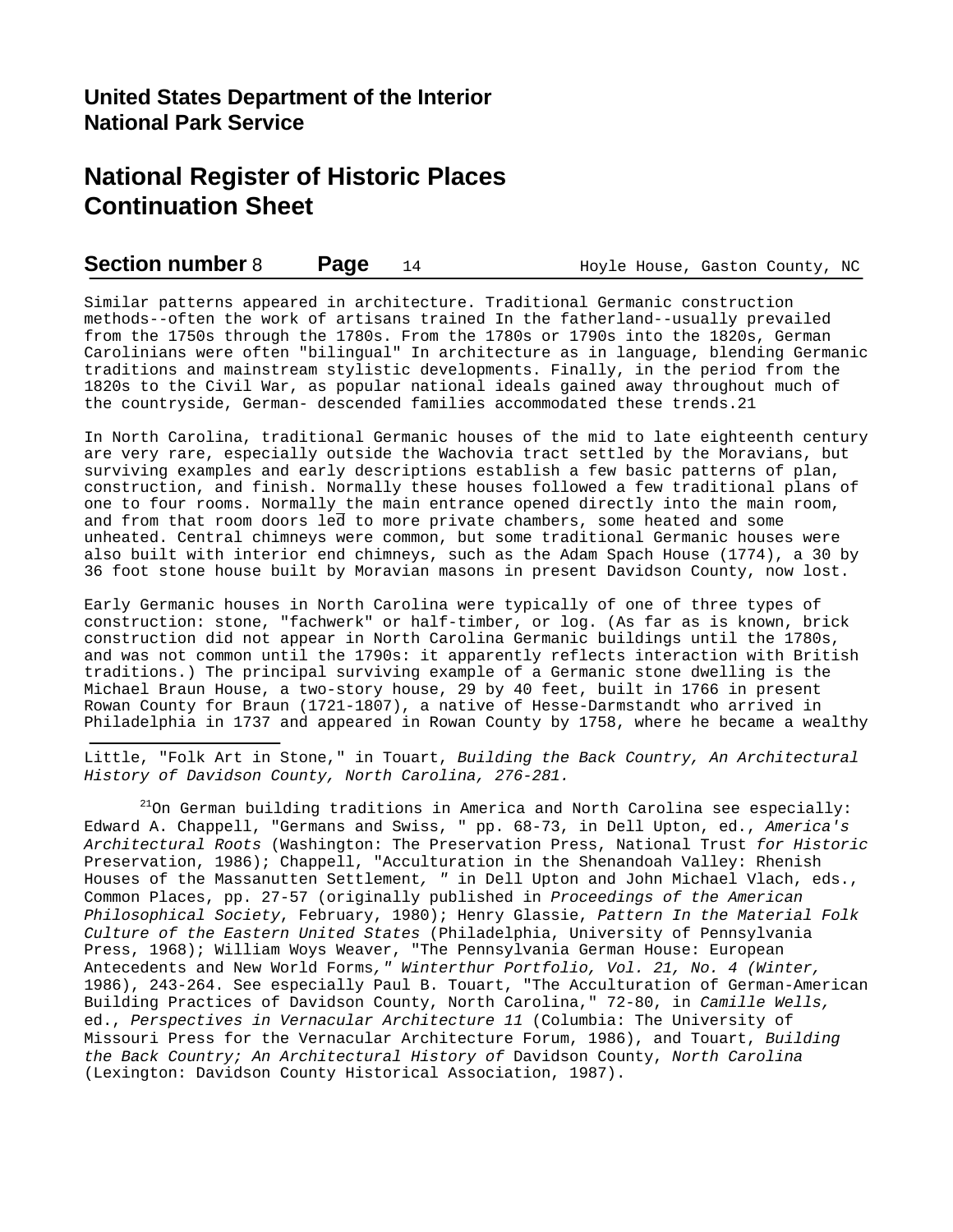## **Section Number** 8 **Page** 15 **Hoyle House, Gaston County, NC**

farmer, 'Fachwerk," or heavy timber framing infilled with soft brick or wattle and daub, was a traditional Northern European construction method favored by the Moravians and used In several buildings in Wachovia, as early as the 1750s; the largest example is the Single Brothers House (50 by 38 feet, completed 1769), which still stands in Salem. The most common construction method, however, among German settlers as among their British neighbors in North Carolina, was log construction. It was employed by all German settling groups in North Carolina, both for temporary cabins and for large and substantial dwellings as well as agricultural buildings. The Moravians, for example, moved into an existing log house formerly occupied by one Hans Wagner when they settled at Bethabara in 1753/4, and they employed log construction for many of their own first buildings at Bethabara, in Bethania, and in their principal town of Salem. Surviving log houses in the western Piedmont exhibit both V-notch and half-dovetail methods of corner timbering.

In houses of stone, fachwerk, or log, distinctive carpentry methods recur in Germanic houses in North Carolina. Many Germanic roofs take on a shallower slope as they descend to the saves, giving a "kick" to the eaves, a form provided by placing a wedge &top the end of the rafter. Typically, German joiners fashioned doors and shutters in distinctive ways: some were composed of boards in herringbone patterns, but more often they were made of vertical boards crossed by a tapered horizontal batten dovetailed into the boards. Inside well-finished German-American houses, plaster usually covers the masonry walls, while partition walls may be made up of simple planed boards. German builders usually left structural members exposed, often finished with a bead or chamfer, such as corner posts, summer beams, and ceiling joists. These elements, like those of plan and construction, were shared among German-American houses of the late eighteenth and early nineteenth century from the mid-Atlantic region into the North Carolina Piedmont.

Although few early Germanic houses survive outside the Wachovia tract, an early twentieth century description gives a vivid picture of one archetypal Germanic dwelling, now lost--the massive log house built in present Davidson County for Valentin Leonardt (1718-1781), who emigrated from Katzenbach, Germany. The house., recalled a county historian in 1910, was two stories tall, measured 30 by 40 feet, and was made of "Immense logo." Moreover, "two long beams, twelve by fourteen inches, ran through the whole length of the house to support the joists of the upper floor. They were hewn with a 'broad axe' almost to perfect smoothness, and the lower edges nicely chamfered." The joists, too were "worked out of logs with the 'broad axe' and are much larger than carpenters now consider necessary." The lower logs of the walls themselves measured 12 by 20 inches, and were "rabetted on the inner side to receive the joists for the first floor." Nails and the hinges of doors and shutters wore handwrought iron. "Under the west end of the house was the great collar, walled with large rough stones. This cellar was entered by a heavy slanting door on the south side of the house. The Immense chimney stood near the middle of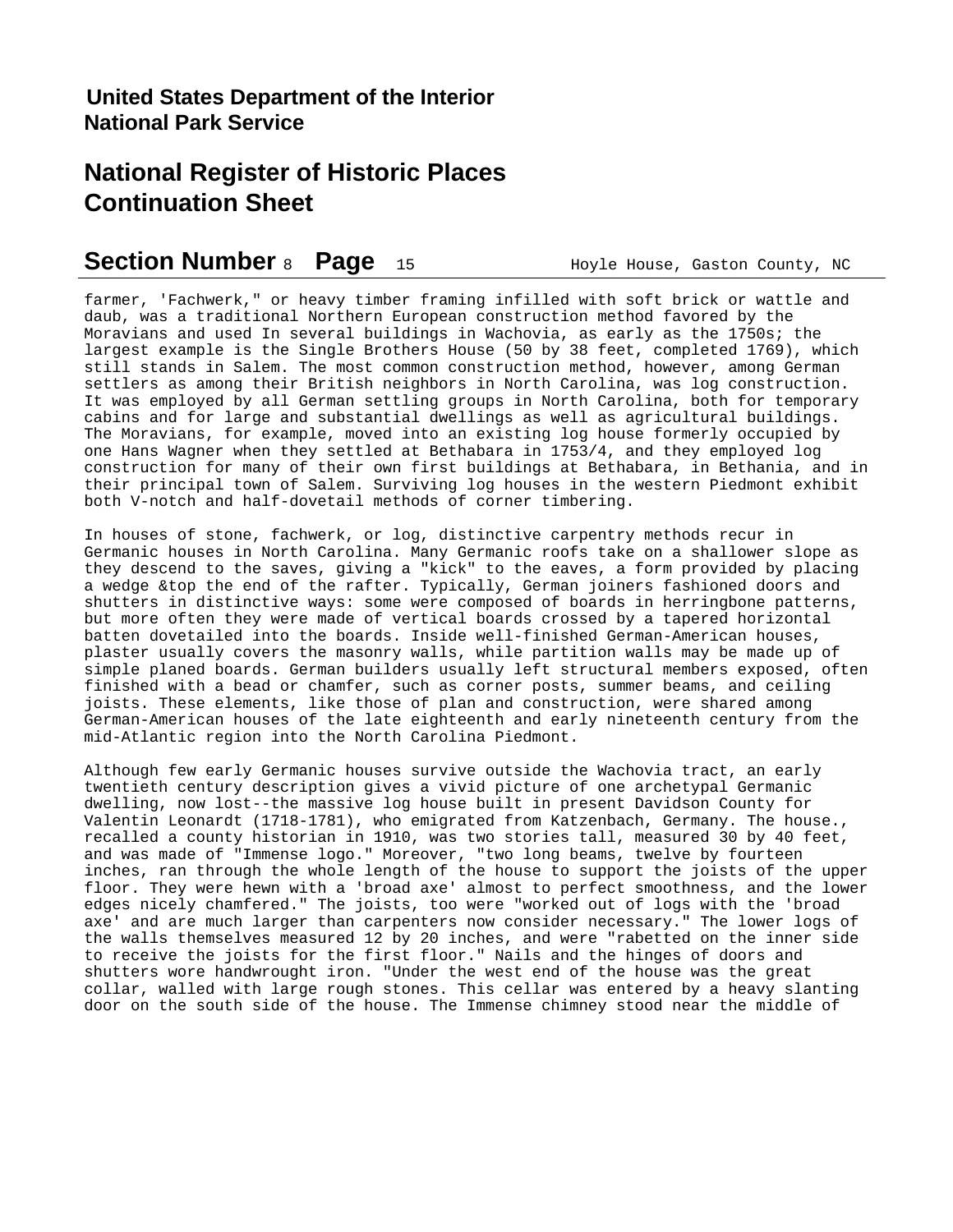| <b>Section number 8</b><br>Page | Hoyle House, Gaston County, NC |
|---------------------------------|--------------------------------|
|---------------------------------|--------------------------------|

the house with a fireplace on either side below, but with none on the upper floor. The chimney was wide enough to receive wood eight fact long.  $22$ 

Within this broad context of German-American construction in the western Piedmont, the Hoyle House appears to be both characteristic and unique. It shows familiar Germanic features such as the typical eave 'kick' formed by shims atop the rafters; and the exposed and finished summer beam and ceiling joists. It has a massive interior end chimney that supports the summer beam. Not seen are batten or herringbone doors; instead doors are paneled in keeping with the paneled partitions and wainscoting. Whether the house originally had a single large room or a three or four-room plan with two unheated chambers is not yet clear. The two-story house is unusual in its size for an eighteenth century dwelling in the Piedmont, but its measurements (30 by 25 feet) compare with other substantial dwellings of the eighteenth century.

Apparently unique in North Carolina is its method of construction. As described in more detail in section 7, the walls are constructed with a heavy downbraced timber frame infilled with logs, a method seen in the mid-Atlantic area but not identified before in any North Carolina examples. Bernard Herman notes in "Hoyle House" (1992) that this type of construction, which "falls into a framing tradition that uses logs as a form of infill or nogging," is seen in the mid-Atlantic area occasionally in colonial period examples but more often in late-eighteenth and even early-nineteenth century buildings, He cites the example of the Hess House, ca. 1740, near Lititz north of Lancaster, Pennsylvania, a 25 by 42-foot house with a similar but not identical frame with heavy timber posts with log infill; and the ca. 1800 Webber-Glick House east of Lancaster, which measures 30 by 34 feet and has diagonally braced corner post frame construction with logs tenoned into the posts. Other related examples exist in the Delaware Valley and central Pennsylvania. The Hoyle House, built for a German family who had previously lived in the mid-Atlantic area before moving to the North Carolina Piedmont, is the first example of this system of construction identified in North Carolina.

Although the chronology and precise dates of renovations and improvements to the Hoyle House accomplished during the long ownership of "Rich Andrew" Hoyle 1794- 1857) are not clear, these changes also fit into a broader regional context. Throughout the North Carolina Piedmont as throughout the nation, the early national period brought widespread improvement and updating of existing houses as well as construction of many now ones. In remodeling their houses, German-descended as well as British-descended citizens usually partook of the classically derived styles then popular for view construction: the late-Georgian style that persisted into the early nineteenth century and the Adam-influenced Federal style that began in the late eighteenth century but did not gain common use in North Carolina until the 1810s and 1820s. Owners of existing frame and masonry as well as log houses installed new

 $22$ J. C. Leonard, "Valentin Leonardt, the Revolutionary War Patriot of North Carolina," *Pennsylvania-German* (1910): 10;20, quoted in Touart, "Acculturation," 73.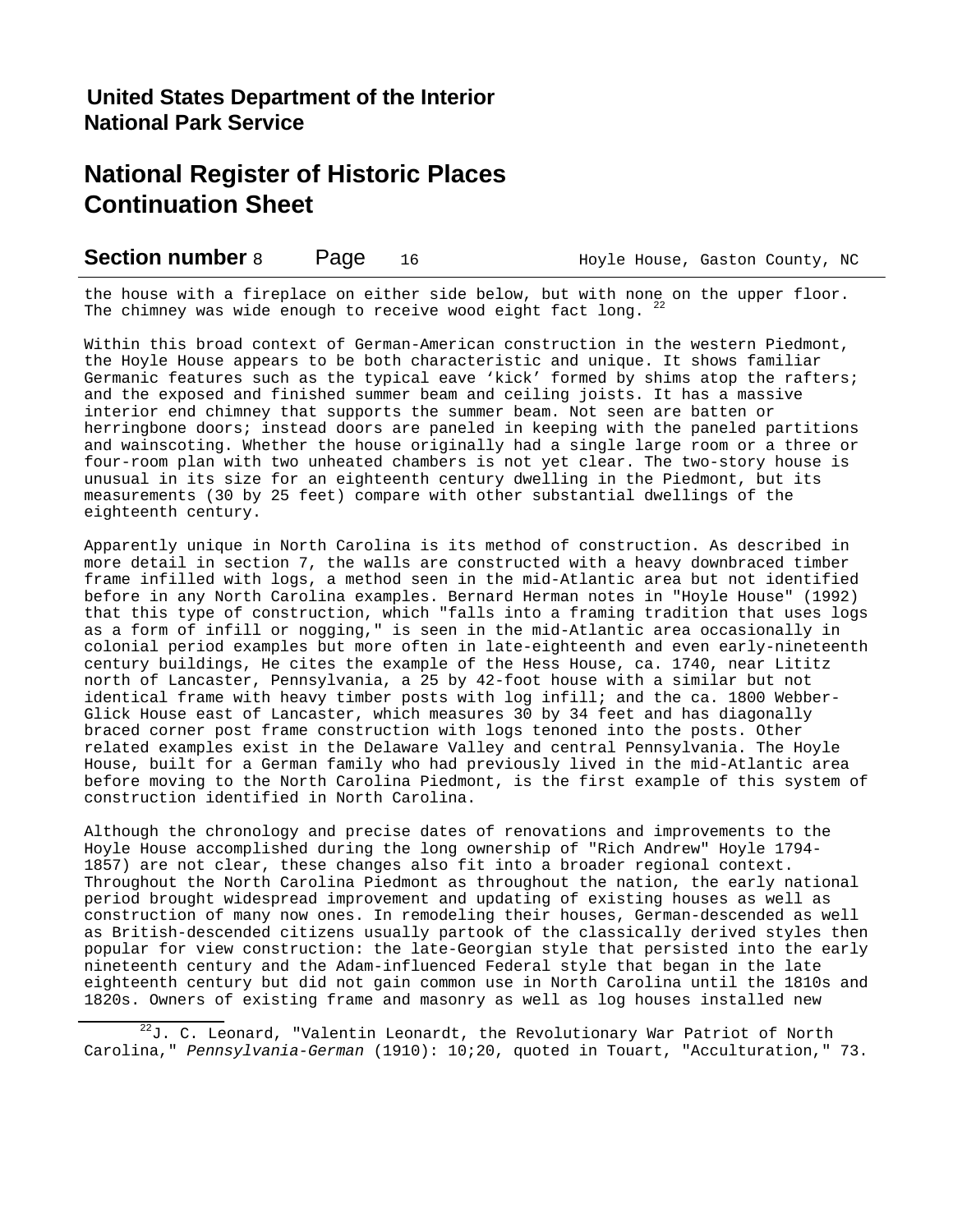**Section number** 8 **Page** 17 **Hoyle House, Gaston County, NC** 

partitions to provide more rooms and, in many cases, Passages; enclosed or covered over once-exposed construction elements; installed paneled instead of batten doors; applied paneling, plaster, or sheathing to old walls; installed stylish mantels and in many cases reduced the size of old fire openings; and applied now weatherboarding, moldings, cornices, porches, and other exterior finish in a fashion similar to now houses in their communities. They also added wings and ells to enlarge their dwellings. In these remodelings, houses often lost something of their traditional, ethnic character and gained a more stylish, acculturated, and genteel appearance. Examples &bound throughout the Piedmont, in work done for both German and British citizens. Andrew Hoyle participated in this pattern in at least two major improvement campaigns to his house, another stage in the development of Germanic-American architecture in the Piedmont.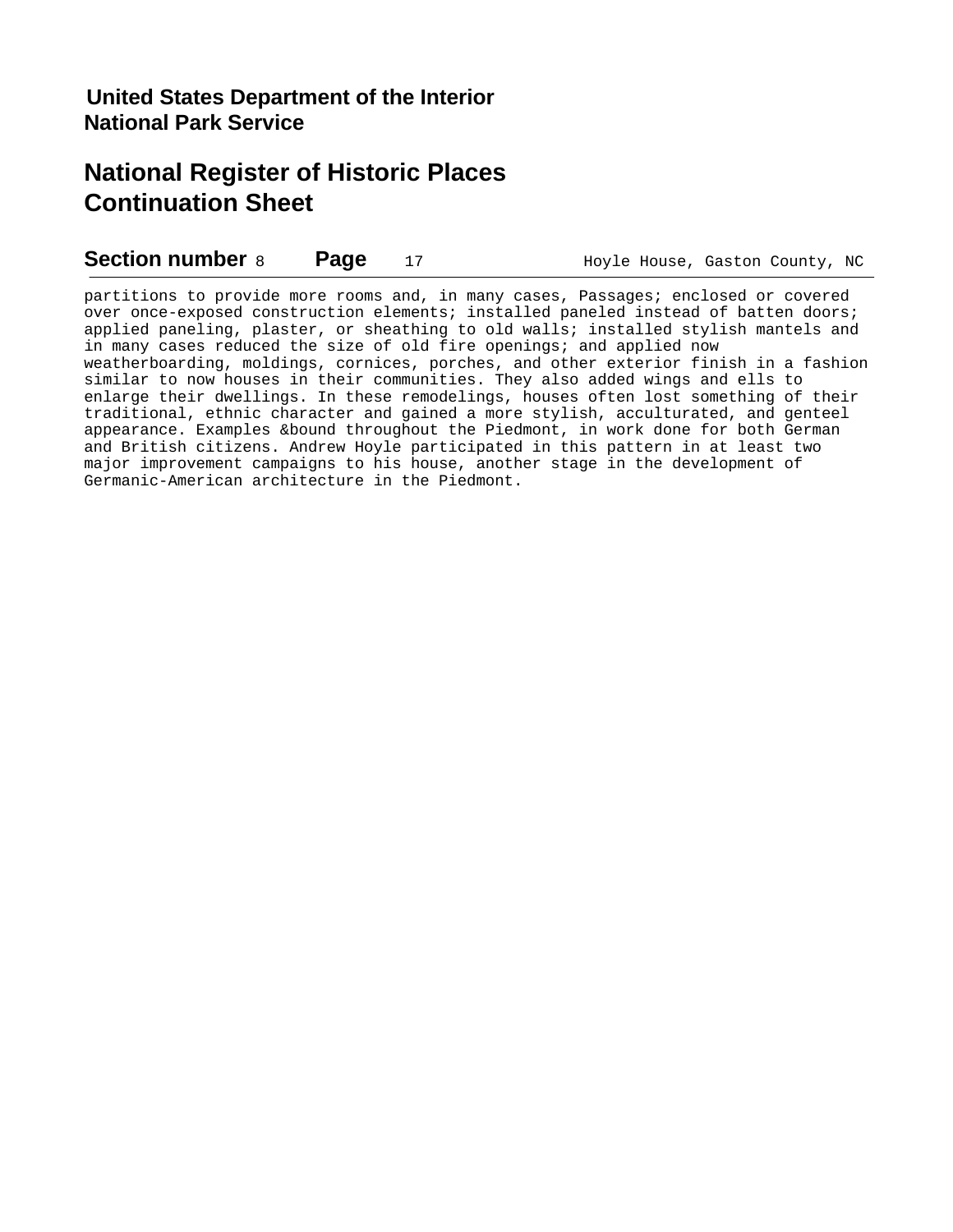## **United States Department of the Interior National Park Service**

## **National Register of Historic Places Continuation Sheet**

**Section number 9 Page 18** Hoyle House, Gaston County, NC

BIBLIOGRAPHY

- *Anson* County Records, 'Estate of *Peter* Hoyle, Deceased," Division of Archive and *History,* Raleigh*, N.C.*
- Bishir, Catherine W. Letter to Lucy Penegar, April 8, 1991. Gaston County Historic Preservation Commission Files, Gastonia, N.C.

 .North Carolina Architecture. Chapel Hill and London: The University of North Carolina Press, 1990.

- Bladen and Anson Counties Records, Militia Returns 1748-1750. Division of Archives and History, Raleigh, N.C.
- Brengle Kim Withers. The *Architectural Heritage of Gaston County, North Carolina.* Gastonia, N.C.; Commercial Printers. Inc., 1982.
- Chappell, Edward *A.* 'Acculturation in the Shenandoah Valley: Rhenish Houses of the Massanutten Settlement." In Dell Upton and John Michael Vlach, eds., *Common Places: Reading& in American Vernacular Architecture*. Athens and London: The University of Georgia Press, 1986.

 ."Germans and Swiss." In Dell Upton, ad*., America's Architectural Roots*. Washington: The Preservation Press, National Trust for Historic Preservation, 1986.

Cops, Robert F. and Wellman, Manley Wade. The *County of Gaston: Two Centuries of North Carolina Region.* Gaston County Historical Society, 1961.

- Corbit, David Leroy. The Formation of *the North Carolina Counties 1663-2943.* Raleigh: Department of Archives and History, 1950*.*
- Dixon, Elizabeth Williamson. *Old Homes and Historic Places in Gaston County*. 1955*.*
- Gaston County Records, Clark of Court Wills. Gaston County Courthouse, Gastonia, N.C.
- Gaston County Records, Estate Papers. Division of Archives and History, Raleigh, N.C.
- Gaston County Register of Deeds. Gaston County Courthouse, Gastonia, N.C.

*Gastonia Gazette.* Centennial Edition, 5 October 1946. Section Two.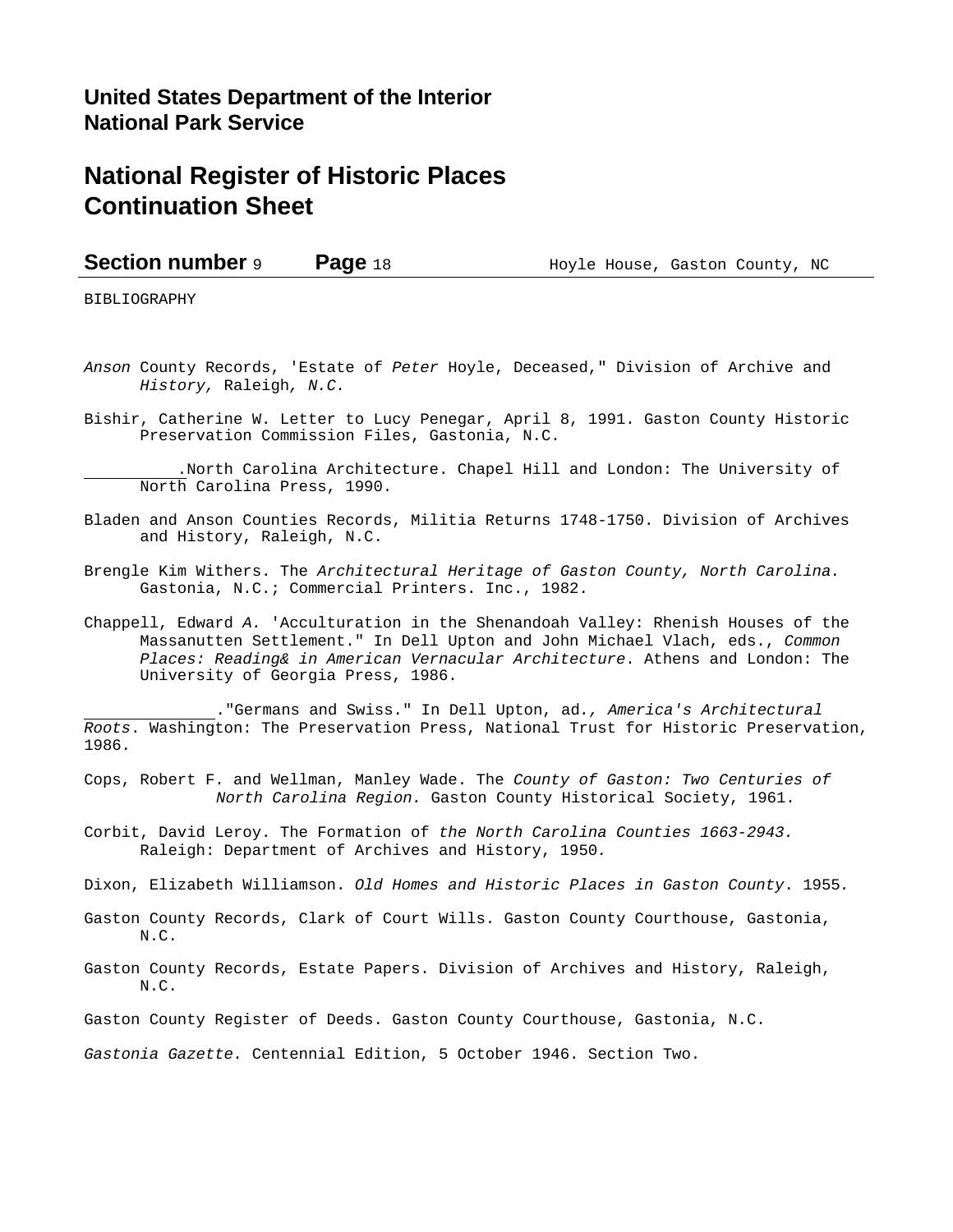Chapel Hill. N.C.

| <b>Section number 9</b> | Page                                                                                                                                                         | 19 | Hoyle House, Gaston County, NC |  |
|-------------------------|--------------------------------------------------------------------------------------------------------------------------------------------------------------|----|--------------------------------|--|
|                         | Hammer, Carl, Jr. Rhinelanders on the Yadkin: The Story of the Pennsylvania Germans<br>In Rowan and Cabarrus, Salisbury, N.C.: Rowan Printing Company, 1943. |    |                                |  |
|                         | Henkel, David, Papers. Southern Historical Collection, University of North Carolina.                                                                         |    |                                |  |

- Henkel Family Papers.. Perkins Library Manuscript Department*,* Duke University. Durham, N.C.
- Herman, Bernard L. "The Hoyle House, Dallas Vicinity, Gaston County, North Carolina.' Unpublished report submitted to Gaston County Historic Preservation Commission, 1992.
- Hoffman, Laban Miles. *Our Kin*. Reproduction of 1915 publication. Gastonia, N.C,: Gaston County Historical Society*, 1968.*
- Hofmann, Margaret M. *Colony, of North Carolina 2735-1764, Abstracts of Land Patents.* Volume One. The Roanoke News Company, 1982,
- Larson, John. Letter to Catherine Bishir, 8 April 1991. Gaston County Historic Preservation Commission files, Gastonia*, N.C.*
- Larson, John, and Lounsbury, Carl. 'Summary of Hoyle House Site Visit December 27, 1991.0 Unpublished report submitted to Gaston County Historic Preservation Commission.
- Lefler, Hugh Talmage, and Newsome, Albert Ray. North Carolina: The History of a Southern State. Chapel Hill: The University of North Carolina Press, 1973.
- Lincoln County Records, Tax Lists. Division of Archives and History, Raleigh, N.C.
- Lincoln County Records, Lincoln County Register of Deeds. Lincoln County Courthouse, Lincolnton, N.C.
- Little, Ruth. "Folk *Art in Stone. " In* Paul B. Touart, *Building the Back Country, An Architectural History of Davidson County, North* Carolina. Lexington, N.C.: Davidson County Historical Association, 1987.

Merrens, Harry Roy. *Colonial North Carolina in the Eighteenth Concur : A Study in Historical Geography Chapel Hill: The* University of *North Carolina Press, 1964.*

Milling, Chapman J. *Red Carolinians*. Chapel Hill: The University of North Carolina Press, 1940.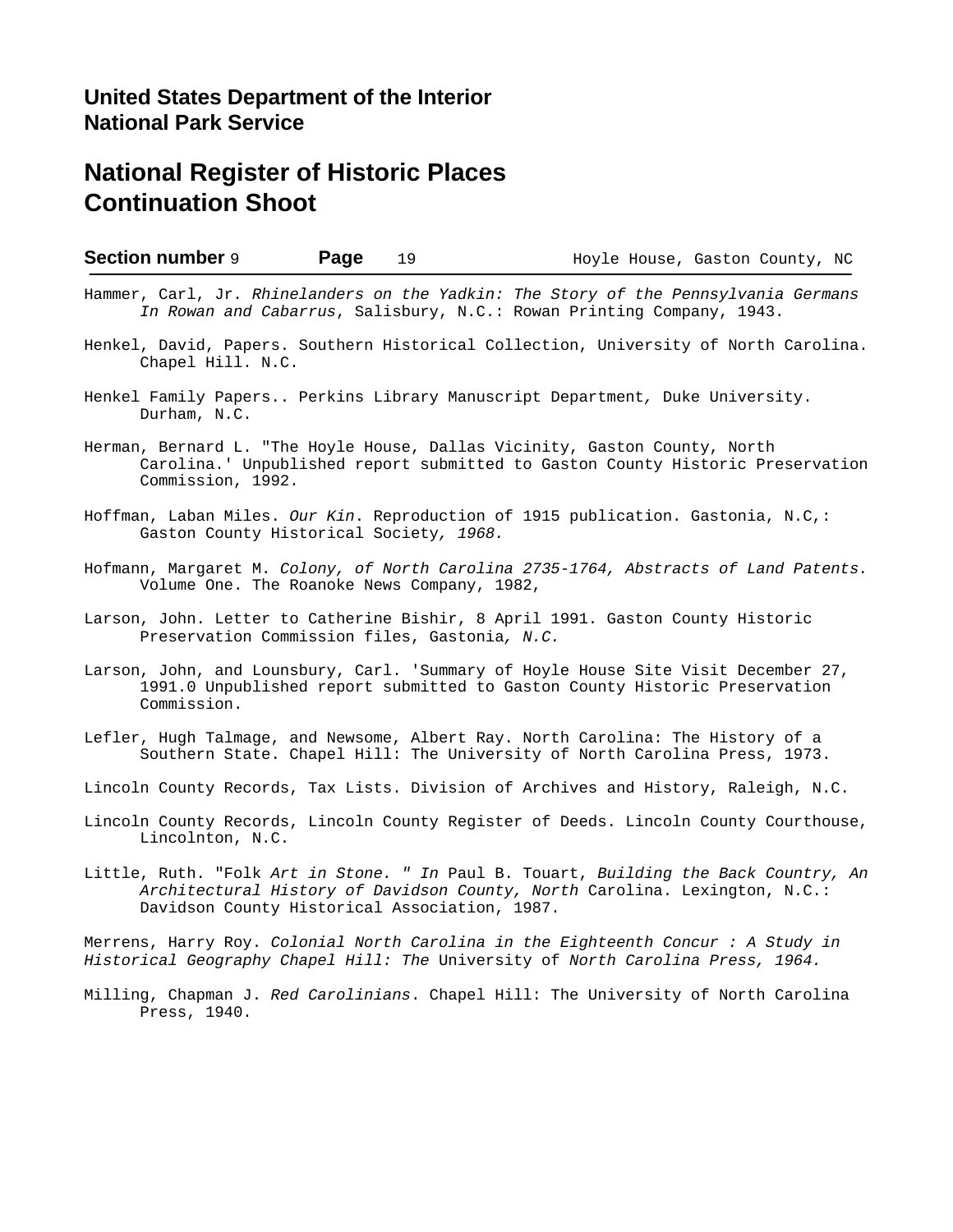### **Section number 9 Page** 20 Hoyle House, Gaston County, NC

Ramsey, Robert W. "Captain Samuel Corbin's Company of Militia, The First Settlers of Gaston and Lincoln Counties." *Journal of Nora Carolina Geneology* Vol XII, No. 4 (Winter 1966).

 .Carolina *Cradle., Settlement of the Northwest Carolina Frontier*, 1747-1762. Chapel Hill: The University of North Carolina Press, 1964.

- Rucker, Elizabeth *Hoyle. The Geneology of Pieter Heyl and His Descendants 1100-1936.* Shelby, N.C.: Zolliecoffer, Jenks, Thompson, and others, 1938.
- Touart, Paul B.. Building the Back Country: An Architectural History *of Davidson* County, North Carolina. Lexington, N.C.: Davidson County Historical Association, 1987.

 ."The Acculturation of German-American Building Practices of Davidson County, Worth Carolina." In Camile Wells, ed*., Perspectives In Vernacular Architecture II.* Columbia: The University of Missouri Press for the Vernacular Architecture Forum, 1986.

Weaver, William Woys. "The Pennsylvania German House: European Antecedents and Now World Forms*," Winterthur Portfolio. Vol 21, No.* 4 (Winter, 1986*).*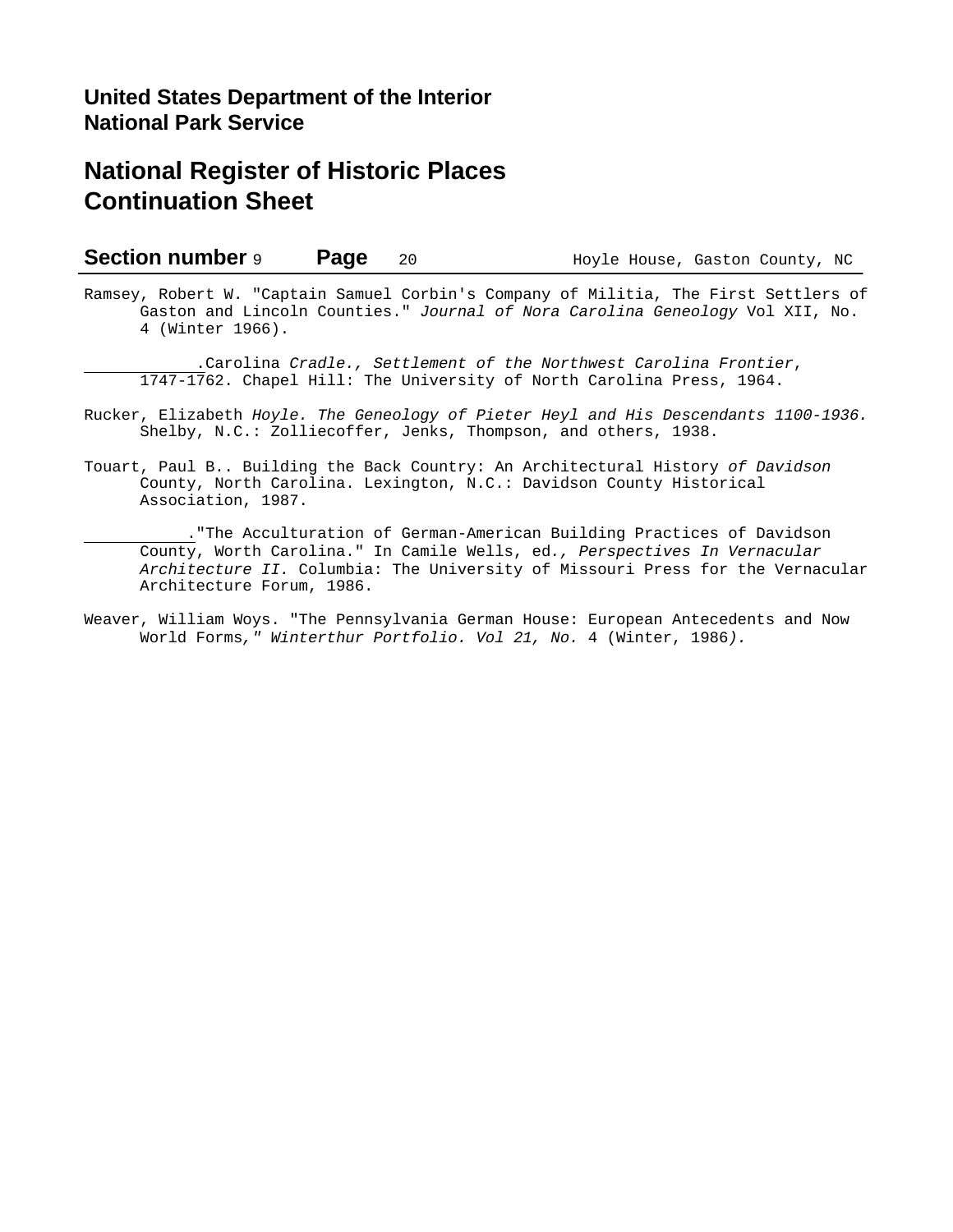### **Section number** 10 **Page** 21 **Hoyle House, Gaston County, NC**

VERBAL BOUNDARY DESCRIPTION

Beginning at a concrete monument in the SE right-of-way of N.C. 275 and the NW corner of the Coleman property, proceed with the western line of Coleman S 14-08 E 220 feet to an iron stake; thence N 73-02-30 1 334.07 feet to an iron; thence S 1501 E 220.70 feet to an old iron; thence S 20-00-30 W 289.99 lost to an old Iron; thence S 3-27 W 52.85 foot to an old iron; thence N 84-10-50 W 741.16 feet to a point; thence with the westerly line of Bertha S. Holland NE 342.49 feet to a concrete monument in the S margin of N.C. 275; thence with the road 494,50 feet to the beginning, containing 8.95 acres.

### VERBAL BOUNDARY JUSTIFICATION

The boundary encompasses all the property both historically and currently Associated with the Hoyle House.